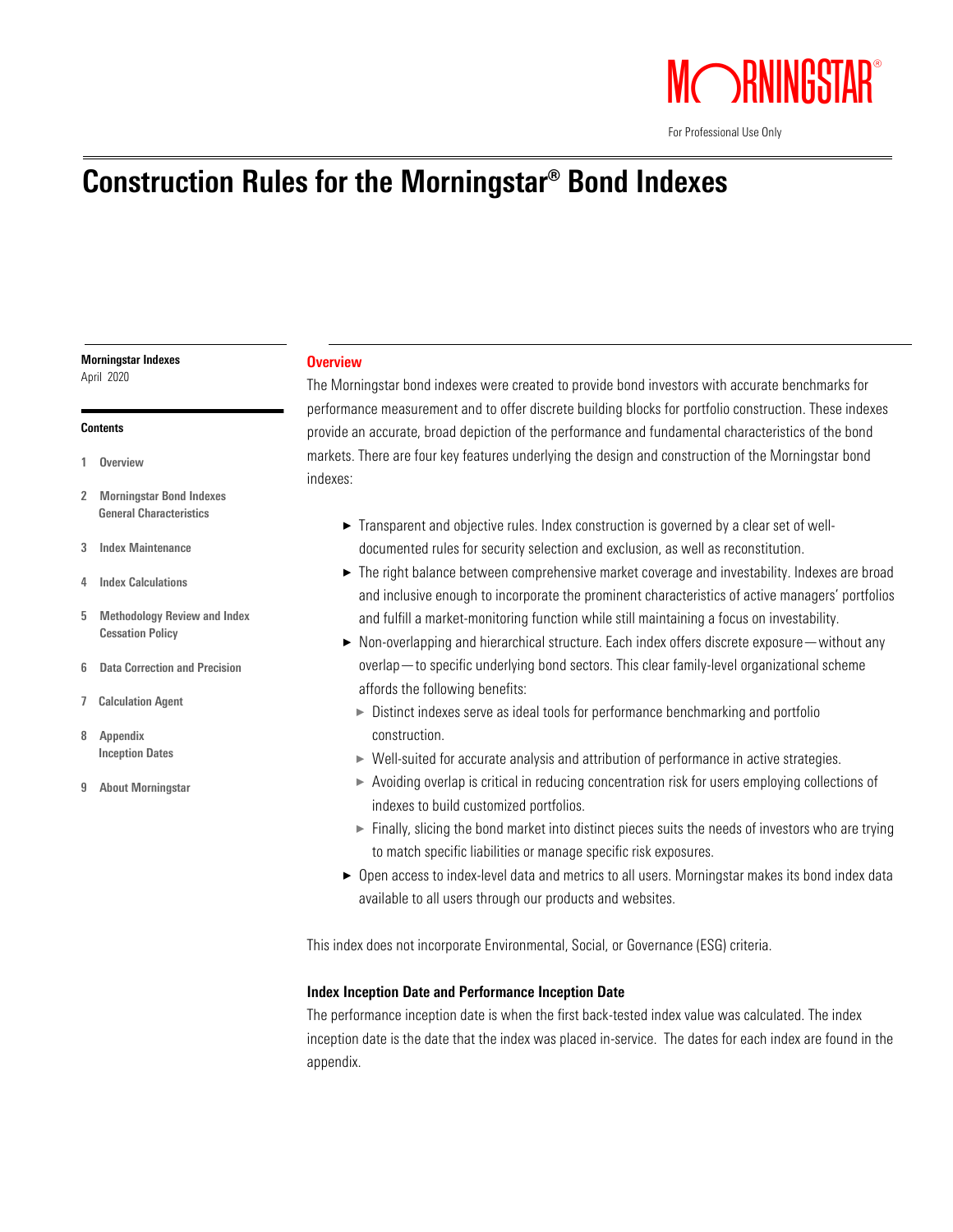#### <span id="page-1-0"></span>Morningstar Bond Indexes General Methodology

## Assigning Securities to Morningstar Bond Indexes

The general index methodology applies to all Morningstar indexes unless otherwise indicated. At each rebalancing date, eligibility rules for each index are applied based on the criteria described in each section. Each criterion is applied only to the survivors of the criteria applied previously.

- $\triangleright$  Securities must have a fixed coupon rate and a stated final maturity.
- × Bonds with "make-whole" calls or first-call dates within one year of final maturity are included. All other callable bonds are excluded.
- $\triangleright$  Securities entering the indexes must have a minimum of 24 months to final maturity at the time of inclusion to qualify for the index.
- $\triangleright$  Securities must have a minimum of 12 months to final maturity to remain in the indexes.
- $\blacktriangleright$  All securities must have an investment-grade composite rating to be eligible for the Global Core Bond indexes.

## General Exclusions

The following exclusions apply to all Morningstar bond indexes unless otherwise indicated:

- $\triangleright$  Bonds with embedded options, such as puts and scheduled calls, are excluded from the Global Core Bond indexes except for options pertaining to structured securities, unless otherwise noted.
- × Perpetual bonds
- ► Zero coupon bonds
- ▶ Step-up coupon bonds
- ► Fixed-to-floating rate and fixed-to-variable rate bonds
- ▶ Payment-in-kind (PIK) bonds
- ► Amortizing bonds
- × Loans
- $\blacktriangleright$  Sukuk (Islamic bonds)
- ► Subordinated debt
- $\blacktriangleright$  Capital securities and contingent capital securities
- ► Convertible bonds
- $\triangleright$  Securitized corporate securities, such as pass-through trust certificates

## Number of Constituents

The number of constituents in the indexes is subject to the selection and eligibility criteria at the time of rebalance.

Index Weighting The indexes are market-capitalization-weighted unless stated otherwise.

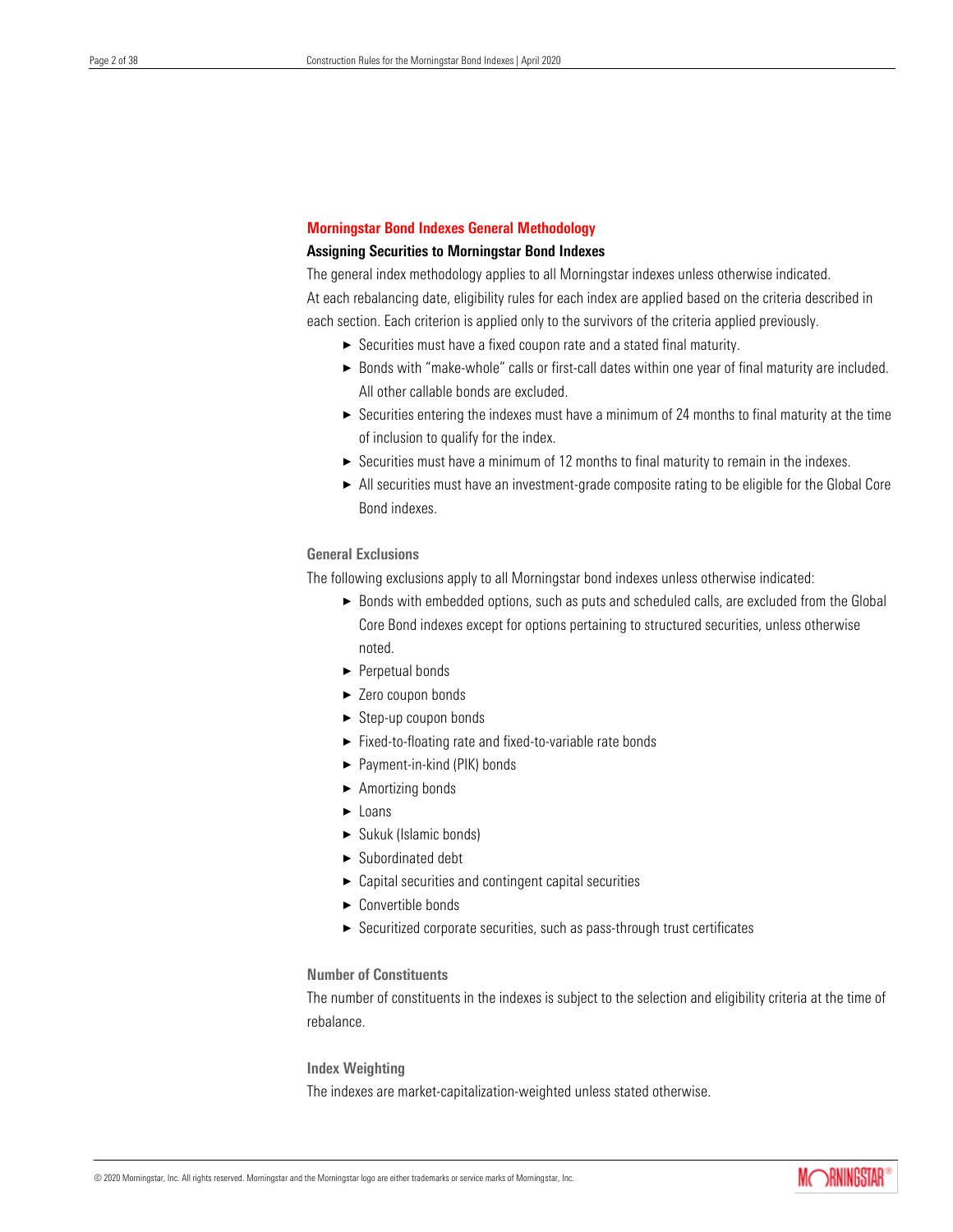## Tenor Indexes

- × The tenor indexes deconstruct the Morningstar fixed-income indexes by term to produce the 1-5 Year Bond Index, 5-10 Year Bond Index and 10+ Year Bond Index. These are also referred to as short term, intermediate term, and long term, respectively.
- $\blacktriangleright$  All indexes follow the below maturity breakpoints:
	- $\triangleright$  Short term: Greater than one year, less than five years.
	- $\blacktriangleright$  Intermediate term: At least five years, less than 10 years.
	- $\blacktriangleright$  Long term: At least 10 years.
- $\blacktriangleright$  The following three indexes have an additional 1-3 year index tenor:
	- × US Core Bond Index
	- $\blacktriangleright$  UK Core Index
	- × European Core Index
- ▶ A new security with a term to maturity of exactly 5 or 10-years on the rebalance date will qualify as a constituent in the next shortest tenor relevant to a specific index. For example, a new issue security with a remaining term of exactly 10 years on the rebalance date would go into the intermediate tenor since it would shorten to less than 10-years on the first day of the forward month.

## <span id="page-2-0"></span>Required Minimum Balances for Index Inclusion

A major differentiating factor for each fixed-income index is the minimum par amount outstanding that is required for a security to be included in an index. These amounts are defined by currency and asset class.

The minimum par amounts outstanding (minimum balances) per security for index inclusion are listed in the table below in millions. The amounts are monitored at each rebalancing to determine security inclusions or exclusions.

| <b>Local Currency</b>       | <b>USD</b> | <b>CAD</b> | <b>EUR</b> | <b>GBP</b> | <b>JPY</b> | <b>AUD</b> | CHF   | <b>SEK</b> | <b>DKK</b> | <b>NOK</b> | <b>NZD</b> | <b>EM USD</b> |
|-----------------------------|------------|------------|------------|------------|------------|------------|-------|------------|------------|------------|------------|---------------|
| <b>Treasury / Sovereign</b> | 10.000     | 2,000      | 2.000      | 2.000      | 500.000    | 2,000      | 0.000 | 10.000     | 10.000     | 10.000     | 2,000      | 500           |
| <b>Inflation Protected</b>  | 10,000     | 2,000      | 2,000      | 2,000      | 500,000    | 1,000      |       |            |            |            |            |               |
| <b>Government-Related</b>   | 1,000      | 300        | 500        | 250        | 25,000     | 300        | 300   | 1,000      |            |            |            | 500           |
| <b>Corporate</b>            | 500        | 200        | 500        | 250        | 20,000     | 200        | 300   | 1,000      |            |            |            | 300           |
| <b>Securitized/Covered</b>  |            |            |            | 200        |            |            |       |            |            |            |            |               |
| <b>MBS</b>                  | 1000       |            |            |            |            |            |       |            |            |            |            |               |
| <b>CMBS</b>                 | 150        |            |            |            |            |            |       |            |            |            |            |               |
| <b>ABS</b>                  | 150        |            |            |            |            |            |       |            |            |            |            |               |
| <b>Covered</b>              |            |            | 500        |            |            |            | 300   | 1,000      |            |            |            |               |
| <b>High Yield</b>           | 250        | 100        | 250        | 100        |            |            |       |            |            |            |            |               |
| <b>Treasury KRW</b>         |            |            |            |            |            |            |       |            |            |            |            | 1.000.000     |

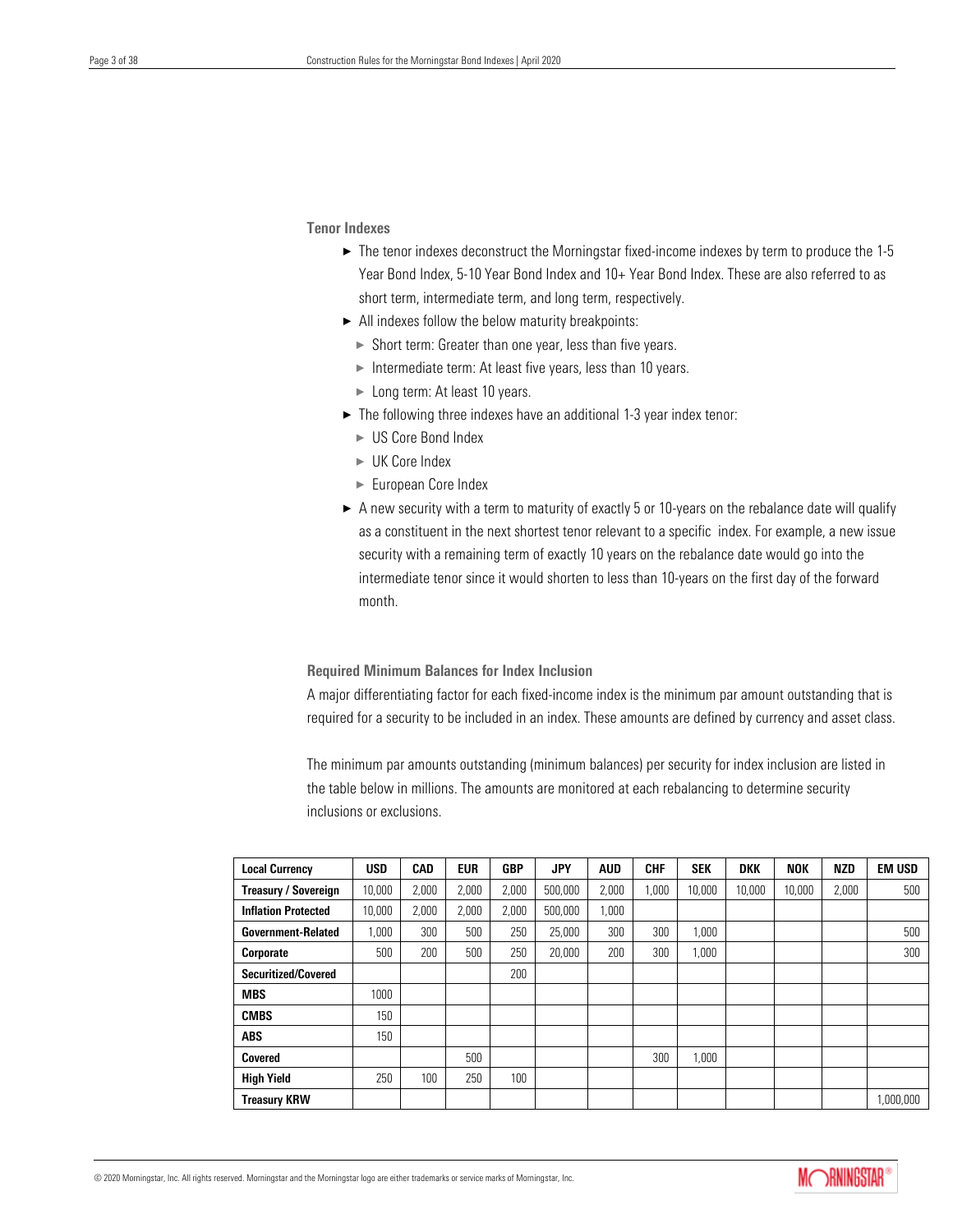Notes:

- The government-related sector includes foreign sovereign and sovereign-guaranteed securities; foreign and domestic agency securities; supranational; and U.S. taxable municipals.
- Not every asset class in the chart above is published as a stand-alone index.
- Prior to 12/31/15 the min par amount required for inclusion in the US High Yield Bond Index was \$100 million.

#### Morningstar Global Core Bond Index Families

The six Morningstar Global Core Bond Index families share a common construction methodology, differing only with respect to those rules that are specific to a region or currency. Each family is composed of securities denominated in its home currency except for the European Union, where the single common currency is the euro. There are no restrictions on the country of risk.

## Regional Core Bond Indexes

- $\blacktriangleright$  U.S.
- × Canada
- $\blacktriangleright$  U.K.
- × European Union
- × Japan
- $\blacktriangleright$  Australia

Two additional Core Bond Indexes are available: Morningstar Swiss Core Bond Index and Morningstar Sweden Core Bond Index. These two indexes are not part of the Global Core Bond Index Family and do not have separate stand-alone corporate or securitized asset class indexes. However, treasury indexes are available.

#### Assigning Securities to the Morningstar Global Core Bond Index Families

To qualify for the Morningstar Global Core Bond Index family, a security must meet [all the general rules](#page-1-0)  [mentioned above:](#page-1-0)

#### Asset Classes

The indexes aggregate securities into identical broad, non-overlapping asset classes:

- ▶ Domestic treasury
- ► Foreign treasury, domestic or foreign government related and supranational
- $\blacktriangleright$  Securitized and collateralized
- × Corporate

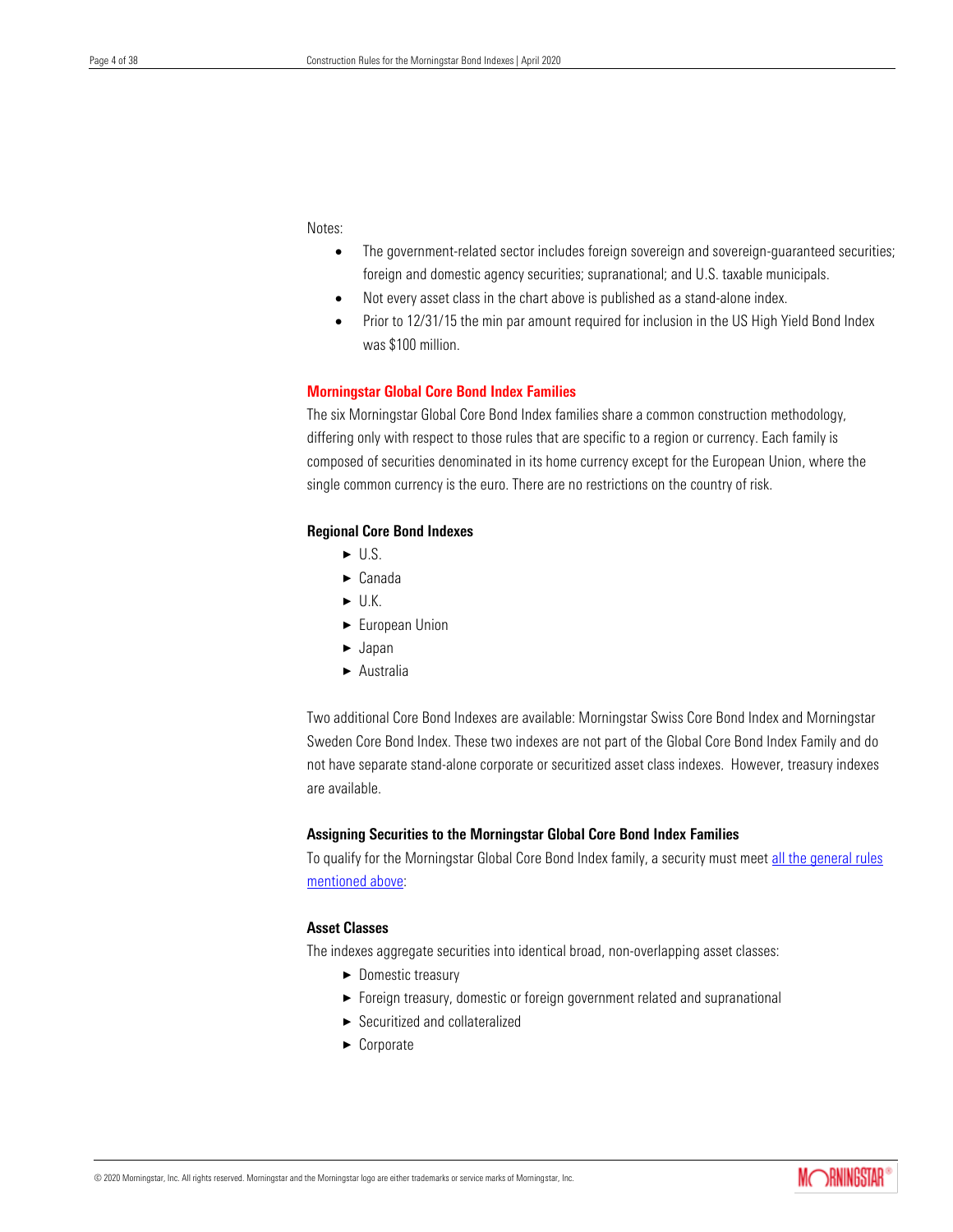## Domestic Treasury Asset Class

The regional domestic treasury indexes must meet all the inclusion criteria established for the Global Treasury Bond Index section. Refer to the "[Required Minimum Balances for Index Inclusion](#page-2-0)", for more information.

- ▶ The domestic treasury asset class consists of the domestic treasury debt publicly issued by a sovereign government in its home currency.
- ▶ The domestic treasury component of each regional core bond index is identical to the countryspecific index found in the subsequent section for Global Treasury Bond Index family:

## <span id="page-4-0"></span>Government-Related Asset Class

- ▶ Securities in this asset class consist of the sovereign bonds, foreign and domestic agency securities, government-sponsored enterprises, and supranational securities denominated in the index's home currency without regard to the country of issuance.
- × The government-related securities must meet all the inclusion criteria established for the country-specific indexes defined in the Global Treasury Bond Index section.
- $\blacktriangleright$  This asset class is not published as a stand-alone index. It is included in each Core Bond Index.

## Corporate Bond Asset Class

Each Global Corporate Bond Index follows identical rules except as individually noted:

- ► Bonds issued by a quasi-sovereign issuer, defined as a corporation with more than 50% government ownership, are eligible.
- $\triangleright$  Corporate securities for each regional index must be denominated in that region's home currency. There is no restriction of the country of origin. For example, securities in the Eurozone Corporate Bond Index must be denominated in euro, and securities in the UK Corporate Bond Index must be denominated in British pound sterling.

## Securitized Assets and Covered Bonds

Most Regional Core Bond Indexes contain securitized assets specific to their region which are included as asset class components in their respective core bond indexes. However, securitized/covered bonds are not included in the Canada, Japan and Australia core bond indexes.

- $\triangleright$  Securitized assets in the US Core Bond Index consist of U.S. mortgage-backed securities, asset-backed securities, and commercial mortgage-backed securities. There are three securitized asset indexes for the U.S.:
	- ► Morningstar US Mortgage-Backed Securities Index
	- ▶ Morningstar US Asset-Backed Securities Index
	- ► Morningstar US Commercial Mortgage-Backed Securities Index

These indexes are components of the US Core Bond Index. Detailed construction rules for these indexes can be found in th[e US Core Bond Index family](#page-5-0) section.

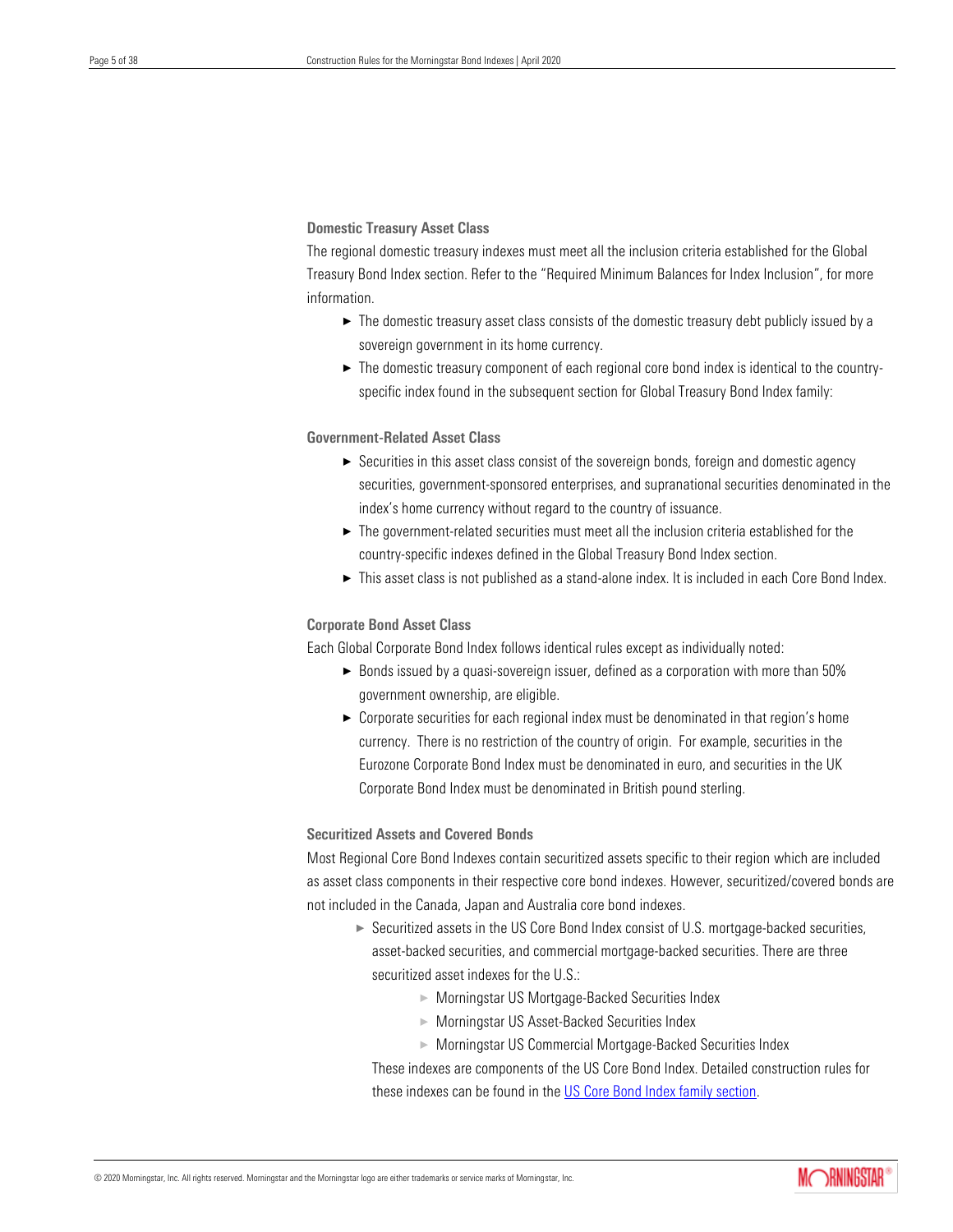- $\triangleright$  European markets have developed a different model for the securitization of pooled assets. The "covered bond" model allows issuers to sell bonds that are secured by a pool of eligible assets, often residential or commercial real estate. The collateral is referred to as a "cover pool," which is pledged to the investor but remains on the balance sheet of the issuer. Investors have recourse to both the cover pool and the general credit of the issuer. There are four securitized assets and covered bond indexes:
	- ► Morningstar Eurozone Covered Bond Index
	- × Morningstar UK Securitized Assets Index
	- ▶ Morningstar Swiss Securitized Assets Index
	- × Morningstar Sweden Securitized Assets Index

Only the Eurozone and UK securitized asset classes are published as stand-alone indexes.

## <span id="page-5-0"></span>Morningstar US Core Bond Index Family

The Morningstar US Core Bond Index family is a set of 13 indexes differentiated by asset class and term:

## Asset Class Indexes

- ► US Government Bond Index.
- ► US Corporate Bond Index
- × US Mortgage-Backed Securities Index
- ► US Commercial Mortgage-Backed Securities Index
- × US Asset-Backed Securities Index
- ▶ The US Government/Corporate index combines the US Government and US Corporate indexes into one entity.
- ► The US Government Bond index combines the US Treasury and US Government Related and Agency indexes into one entity. The US Government Related and Agency is not available as a stand-alone index.

## US Term Structure Indexes

Short, intermediate, and long tenor term structure indexes are available for the following asset class indexes in the US Core Bond Index family:

- ► US Core Bond Index
	- × US Government Bond Index
	- ► US Treasury Bond Index
	- × US Corporate Bond Index

Note: The three U.S. securitized asset indexes are grouped into tenors based on average life: Short-term is one to five years, and intermediate-term is greater than five years. There is no long-term index.

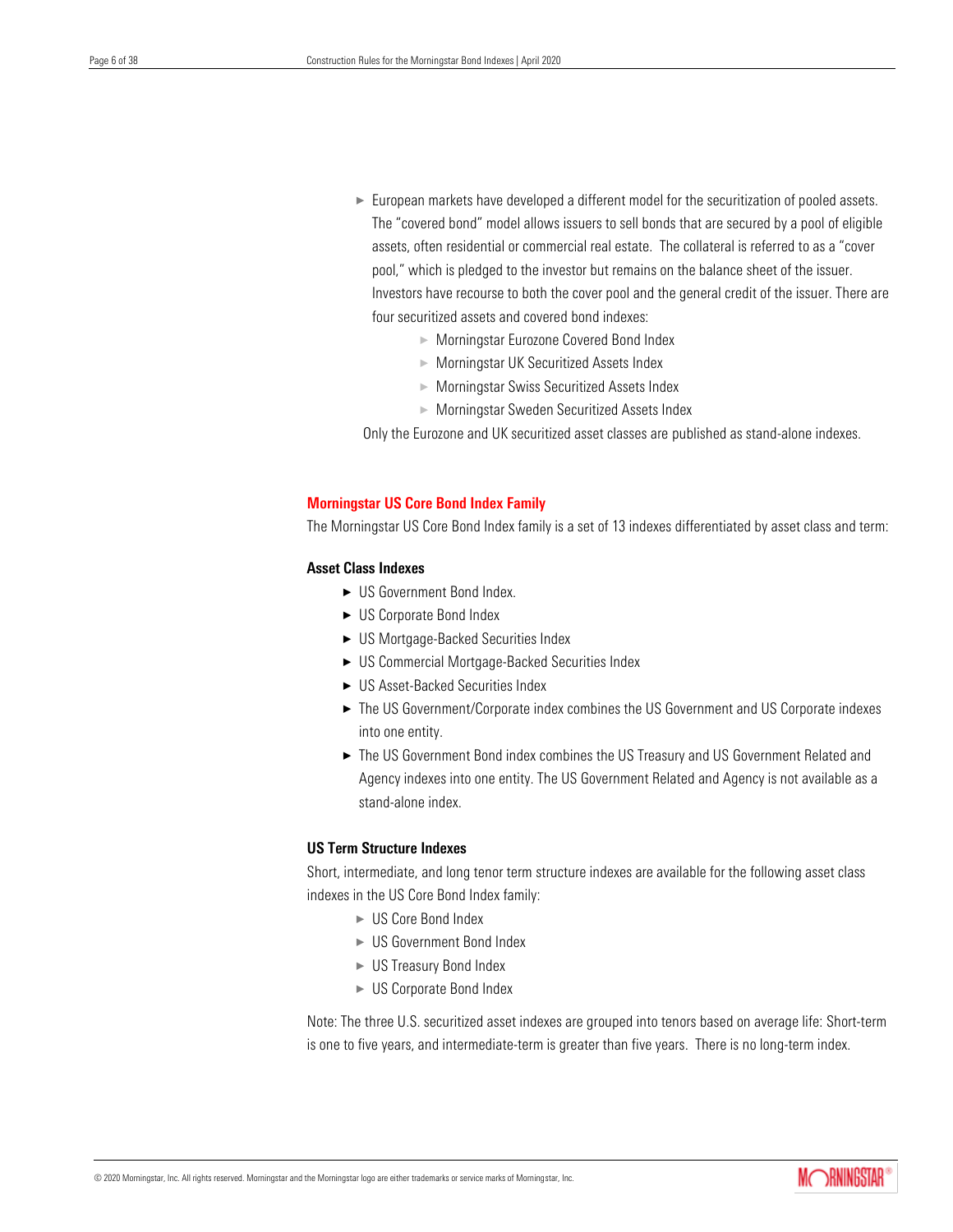## Assigning Securities to the Morningstar US Core Bond Index

The Morningstar US Core Bond Index aggregates the securities contained in the following indexes:

- × Morningstar US Government Bond Index
- ► Morningstar US Corporate Bond Index
- × Morningstar US Mortgage Bond Index
- ▶ Morningstar US Commercial Mortgage-Backed Securities Index
- ▶ Morningstar US Asset-Backed Securities Index

## Assigning Securities to the Morningstar US Government Bond Index

The US Government Bond Index is a composite of the following two subindexes:

- $\triangleright$  Morningstar US Treasury Bond Index: This index is identical to the U.S. country-specific index that is part of the Global Treasury Bond Index family and follows the same rules.
- ► Morningstar US Composite Government and Agency Bond Index: This index consists of U.S.dollar-denominated debt issued in the U.S. domestic market by sovereign governments, foreign or domestic government-related agencies, supranationals and U.S. taxable municipals. For inclusion in the index, securities must meet all the other criteria established for the US Treasury Bond Index.

## Assigning Securities to the Morningstar US Corporate Bond Index

To qualify for the US Corporate Bond Index, a security must meet the [general](#page-1-0) criteria described above, along with the following criteria:

- $\triangleright$  Bonds issued by corporate and quasi-sovereign issuers, defined as corporations with more than 50% government ownership, are eligible for the index.
- ▶ Bonds must be SEC registered, or 144a securities. REG S bonds are excluded.
- ► "Paired" or "duplicate" bonds refer to bonds of the same issuer, having identical dated dates, maturity dates, and coupons. When this situation arises, only one bond will be included in the index using the following hierarchy: first SEC-registered bonds, then 144a private placements.

#### Assigning Securities to Morningstar US Mortgage-Backed Securities Index

The index tracks the performance of U.S.-dollar-denominated investment-grade fixed-rate residential mortgage-backed securities publicly issued in the U.S. domestic market.

- $\blacktriangleright$  Index constituents must be U.S.-dollar-denominated fixed-rate residential mortgage passthrough securities publicly issued by U.S. agencies in the U.S. domestic market.
- ► Only 15- and 30-year fixed-rate mortgage pools are eligible for the index.
- ▶ Pools are required to have at least one-year remaining term to final maturity.
- ▶ The minimum amount outstanding per generic coupon must be at least \$5 billion.
- $\blacktriangleright$  The minimum amount per production year within each combination of issuer, original term, and coupon must be at least \$1 billion.
- × For aggregation purposes, all securities are grouped into tenors based on average life: Short term is one to five years, and intermediate term is greater than five years.

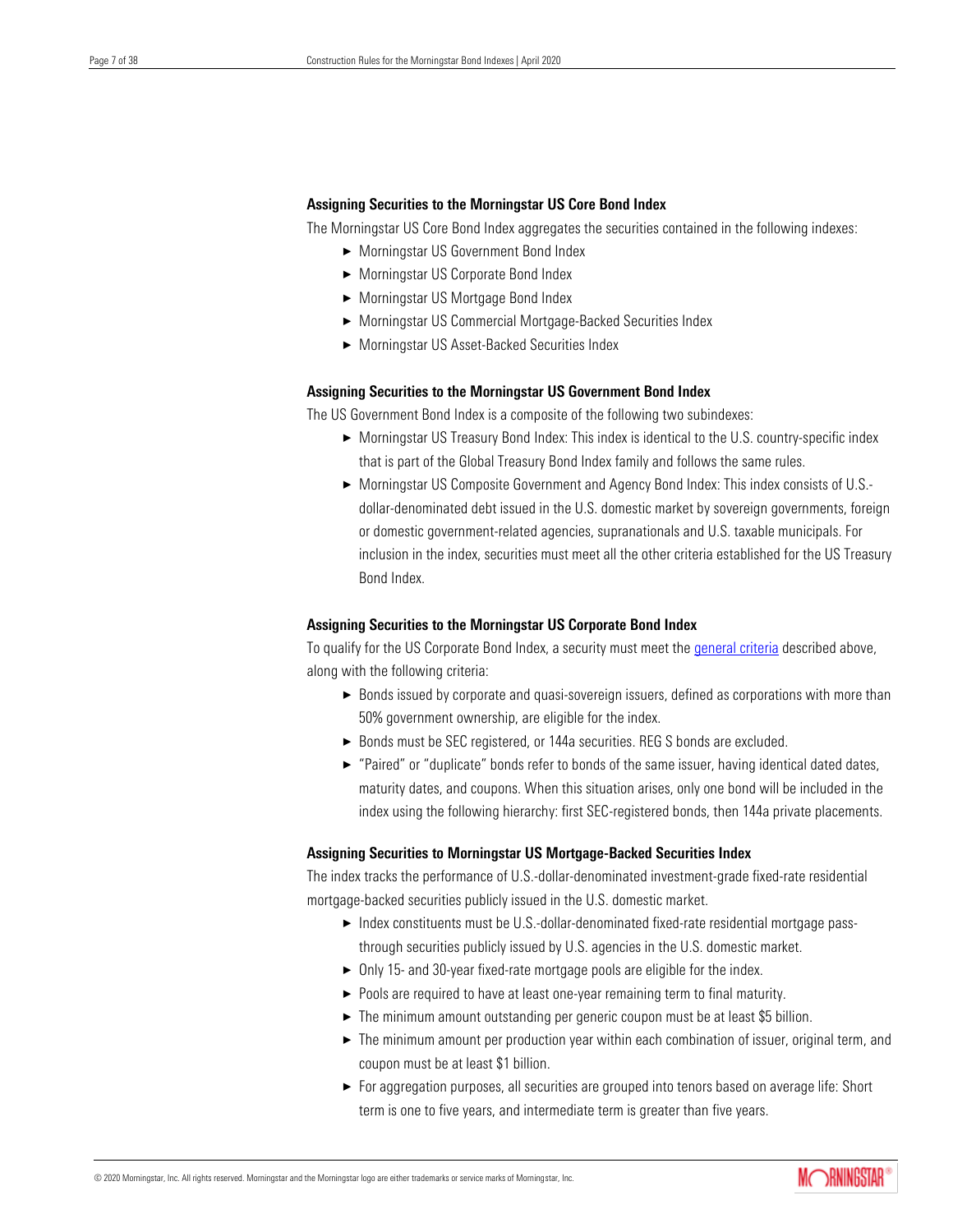$\triangleright$  Accrued interest is calculated assuming same-day settlement.

#### Assigning Securities to the Morningstar US Commercial Mortgage-Backed Securities Index

The index tracks the performance of U.S.-dollar-denominated investment-grade fixed-rate commercial mortgage-backed securities publicly issued in the U.S. domestic market.

- $\triangleright$  U.S. agency and 144a securities qualify for the index.
- $\blacktriangleright$  Securities must meet the following requirements:
	- ► At least one-year remaining term to final maturity and at least one-month to the last expected cash flow.
	- $\blacktriangleright$  A fixed-rate coupon with a stated final maturity.
	- $\blacktriangleright$  An investment-grade rating.
	- $\blacktriangleright$  An original deal size for the collateral group of at least \$500 million.
	- $\triangleright$  A current outstanding deal size for the collateral group that is greater than or equal to 10% of the original deal size.
	- ► At least \$150 million current amount outstanding per tranche.
- ► Securities are grouped into tenors based on average life: Short term is one to five years, and intermediate term is greater than five years.
- × The following securities do not qualify for the index: floating-rate or fixed-to-floating-rate securities; perpetual securities; interest- or principal-only tranches of qualifying deals; and resecuritized deals.
- $\triangleright$  Only senior securitized bonds are eligible.

#### Assigning Securities to the Morningstar US Asset-Backed Securities Index

The index tracks the performance of U.S.-dollar-denominated investment-grade asset-backed securities publicly issued in the U.S. domestic market.

- $\blacktriangleright$  Securities must meet the following requirements:
	- $\triangleright$  At least one-year remaining term to final maturity and at least one-month to the last expected cash flow.
	- $\blacktriangleright$  A fixed-rate coupon with a stated final maturity.
	- $\blacktriangleright$  An investment-grade rating.
	- $\triangleright$  An original deal size for the collateral group of at least \$500 million.
	- $\triangleright$  A current outstanding deal size for the collateral group that is greater than or equal to 10% of the original deal size.
	- $\blacktriangleright$  At least \$150 million current amount outstanding per tranche.
- × Securities are grouped into tenors based on average life: Short term is one to five years, and intermediate term is greater than five years.
- × The following securities do not qualify for the index: floating-rate or fixed-to-floating-rate securities; perpetual securities; interest- or principal-only tranches of qualifying deals; and resecuritized deals.
- × Home equity loans, manufactured housing, and utility securities are excluded from the US Asset-Backed Securities Index.

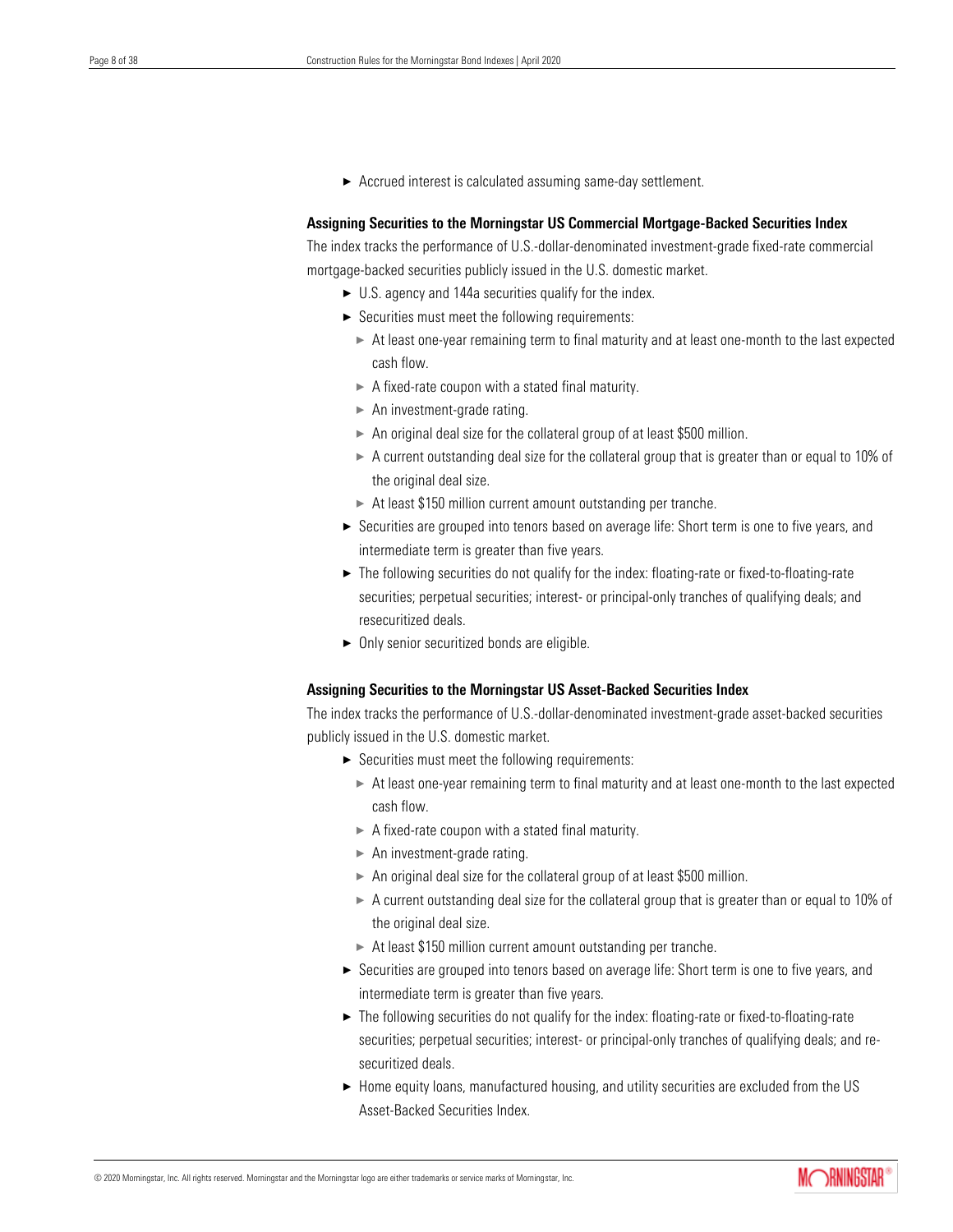- $\blacktriangleright$  144a securities qualify for the index.
- ▶ Only senior securitized bonds are eligible.

#### Rules Specific to the Regional Core Bond Indexes

#### Morningstar Canada Liquid Bond Index

The Canadian bond market is principally composed of Canadian government, Canadian government guaranteed, provincial, and provincial-guaranteed issuers. To have a more balanced weighting between government entities and Canadian corporate bonds, the Canada Liquid Bond Index is constrained such that Canadian government, Canadian government-guaranteed, provincial, and provincial-guaranteed issuers are capped at 50% of the market value of the overall index.

The remaining 50% is allocated to the corporate sector. This constraint helps the index avoid excessive exposure to sovereign or government entities and promotes diversification. Only corporate issuers domiciled in Canada are eligible for the index.

#### Assigning Securities to the Morningstar Canada Liquid Bond Index

This index is identical to the Canada Core Bond Index with the following exceptions:

- The index excludes supranational issuers.
- All issuers must be Canadian domiciled entities.
- The minimum par value for inclusion is CAD \$250 million.
- Subordinated and fixed-to-floating rate securities are eligible.
- The addition of a capping methodology is described under index weighting. The weighting scheme ensures that the public and private sectors will have equal aggregate weighting in the index.

#### Index Weighting

Canadian government, Canadian government-guaranteed, provincial, and provincial guaranteed issuers are capped at 50% of the index on a pro-rata basis, and the excess weight is redistributed on a par-weighted basis to the corporate issuers in the index.

#### Morningstar European Securitized and Covered Bond Indexes

#### Assigning Securities to the Morningstar European Covered Bond Indexes

There are four covered bond indexes in this series differentiated by country and currency: Eurozone (euro), UK (pound sterling), Switzerland (Swiss franc), and Sweden (Swedish krona). Each index is an asset class in its respective regional core bond Index.

Each index tracks the performance of investment grade securitized and collateralized debt publicly issued in the eurobond or euro-member domestic markets, or, in the case of Sterling, the U.K. domestic market, including pfandbriefe and non-pfandbrief covered bonds, mortgage-backed securities and assetbacked securities.

- $\blacktriangleright$  Securities must meet the following requirements:
	- $\triangleright$  At least one-year remaining term to final maturity to remain in the index and at least two years remaining maturity at the time of inclusion.
	- $\triangleright$  A fixed-rate coupon with a stated final maturity or a stated extendible maturity.

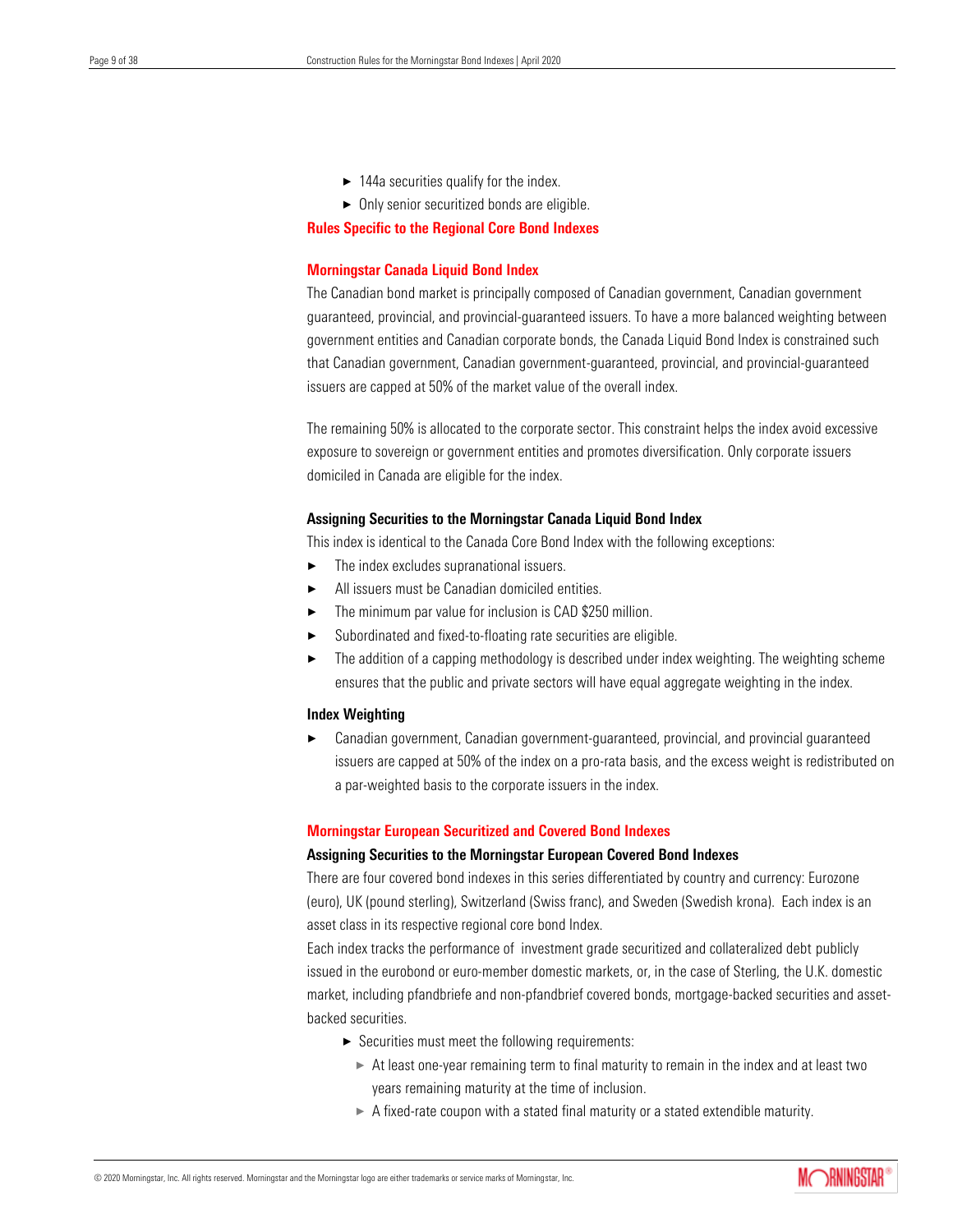- $\blacktriangleright$  An investment-grade rating.
- $\triangleright$  Only senior securitized bonds are eligible.
- ▶ The following securities do not qualify for the index: floating-rate or fixed-to-floating-rate securities; perpetual securities; zero coupon securities.

## Covered Bond Index Specific Rules

- × Morningstar Eurozone Covered Bond Index
	- $\blacktriangleright$  Each security must have at least EUR 500 million current face amount outstanding issued in the Eurobond or Euro-member domestic markets.
	- $\blacktriangleright$  Each issuer must have at least EUR 1 billion current face amount outstanding.
- ▶ Morningstar UK Securitized Assets Index
	- $\blacktriangleright$  Each security must have at least GBP 200 million current face amount outstanding issued in the Eurobond or U.K. domestic market.
- × Morningstar Switzerland Securitized Assets Index
	- $\blacktriangleright$  Each security must have at least CHF 300 million current face amount outstanding.
- × Morningstar Sweden Securitized Assets Index
	- $\blacktriangleright$  Each security must have at least SEK 1 billion current face amount outstanding.

These minimum face amounts can also be found in the "Required Minimum Balances" section. The Switzerland and Sweden securitized asset indexes are components of their respective Core Bond Indexes but are not separately published.

#### Morningstar Global Government-Related Bond Indexes

#### Assigning Securities to the Morningstar Government Related Bond Indexes

Each regional core bond index contains a "government-related" asset class [\(see Page 5\)](#page-4-0). Only the US and Canadian indexes have independent, stand-alone government-related indexes. The minimum balances required for index inclusion are found [on Page 3.](#page-2-0)

#### Morningstar Global Corporate Bond Indexes

#### Assigning Securities to the Morningstar Corporate Bond Indexes

Each regional core bond index contains a corporate bond asset class. The rules for inclusion or exclusion follow the general methodolog[y found on Page 2](#page-1-0) and the minimum balances on [Page 3.](#page-2-0) The Swiss and Swedish corporate bond asset classes do not have stand-alone, published indexes.

#### Morningstar Global Treasury Bond Index Family

Securities in the Global Treasury Bond Index family consist of the domestic treasury debt publicly issued by each eligible sovereign government in its home currency, or in the case of eurozone countries, eligible treasury debt issued in euros. Government-related, and government agency debt are not included. The Morningstar Global Treasury Bond Index family consists of the following broad indexes and countryspecific indexes:

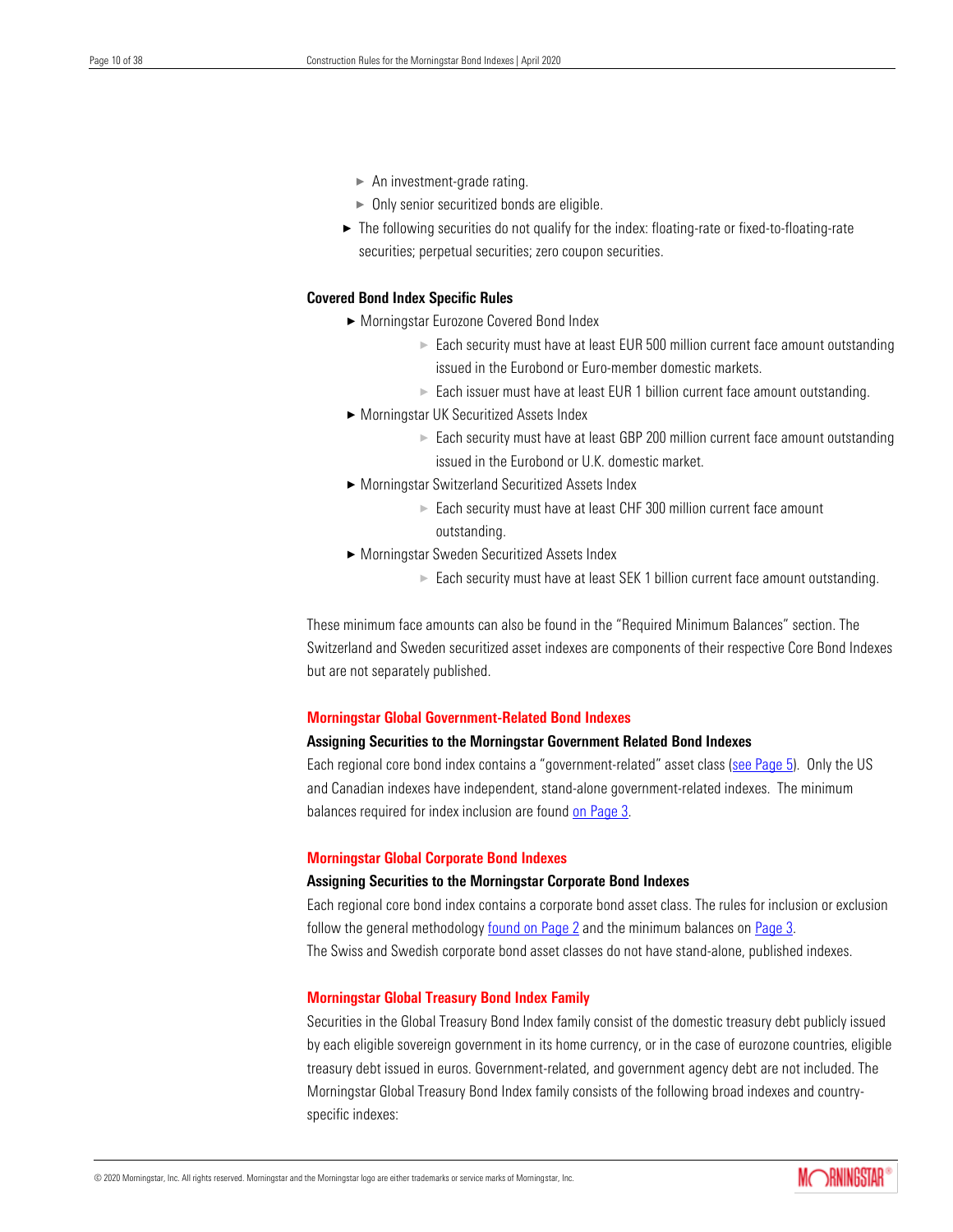## Broad Indexes

- ▶ Morningstar Global Treasury Bond Index
- ▶ Morningstar Global ex-US Treasury Bond Index
- × Morningstar Global ex-Japan Treasury Bond Index

In addition to the countries that have separate indexes mentioned below under Country Indexes, the eligible securities of New Zealand, Denmark, and Norway are included in their home currencies in the Morningstar Global Treasury Bond Index.

## Country Indexes

- ▶ Morningstar US Treasury Bond Index
- × Morningstar Canada Treasury Bond Index
- × Morningstar Eurozone Treasury Bond Index
- × Morningstar Switzerland Treasury Bond Index
- ► Morningstar Sweden Treasury Bond Index
- × Morningstar UK GILT Bond Index
- × Morningstar Japan Treasury Bond Index
- × Morningstar Australia Treasury Bond Index
- × Morningstar Korea Treasury Bond Index

Notes: (1) Morningstar Switzerland Treasury Bond Index and Morningstar Sweden Treasury Bond Index are a part of their respective Core Bond Indexes but are not included in the Global Core Bond Index. (2) Morningstar Korea Treasury Bond Index is not included in the Global Core Bond Index or any other index family.

#### Assigning Securities to the Morningstar Global Treasury Bond Index Family

To qualify for the Morningstar Global Treasury Bond Index family, a security must meet the following additional criteria along wit[h the general rules mentioned above:](#page-1-0)

- ► Securities in the Morningstar Japan Treasury Bond Index are added to the index at least one month after they are issued and must be listed on the Tokyo Stock Exchange.
- $\blacktriangleright$  The securities in each country index consist of a single currency.
- ► Zero-coupon bonds are eligible for the Global Treasury Bond Index family.
- × Minimum balances for inclusion in the Global Treasury Bond Index family are found in the table on Page 3.

#### Morningstar Global Inflation-Linked Securities Index Family

The Morningstar Global Inflation-Linked Securities Indexes consist of the inflation-linked securities issued by each country in the Global Treasury Bond Index family. It consists of the following specific indexes:

- ▶ Morningstar US Treasury Inflation-Protected Securities Index
- ► Morningstar US 1-5 Year Treasury Inflation-Protected Securities Index
- ▶ Morningstar US 5-10 Year Treasury Inflation-Protected Securities Index

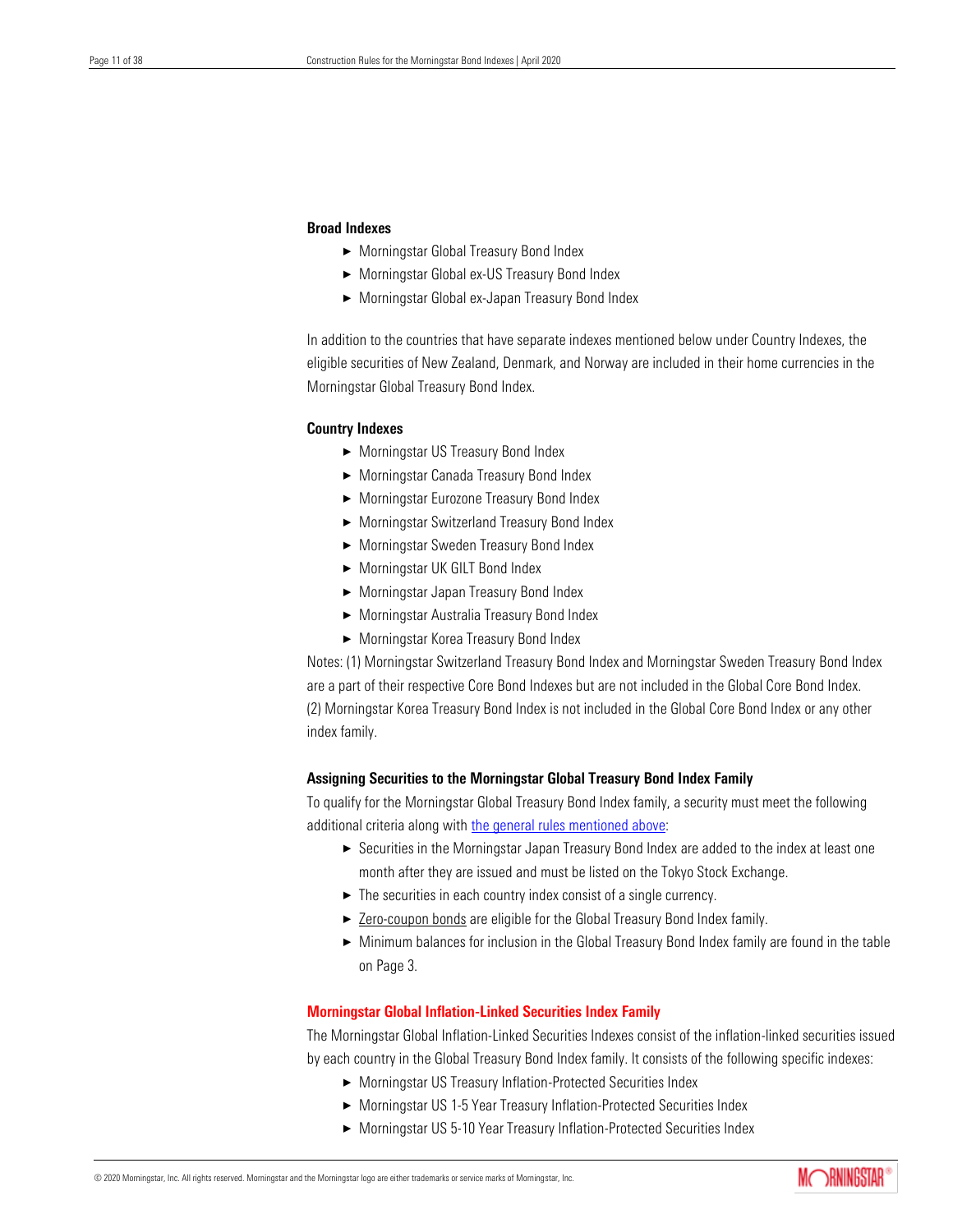- ▶ Morningstar US 10+ Year Treasury Inflation-Protected Securities Index
- × Morningstar Canada Treasury Inflation-Linked Securities Index.
- ▶ Morningstar Eurozone Treasury Inflation-Linked Securities Index.
- × Morningstar UK Treasury Inflation-Linked Securities Index.
- × Morningstar Japan Treasury Inflation-Linked Securities Index.
- × Morningstar Australia Treasury Inflation Linked Securities Index.

#### Assigning Securities to the Morningstar Global Inflation-Linked Bond Indexes

To qualify for the Morningstar Global Inflation-Linked Bond Index family, a security must meet the following additional criteria, along wit[h the general rules mentioned above:](#page-1-0)

- $\triangleright$  Only inflation-linked bonds issued by each sovereign government and denominated in its home currency are eligible for each index.
- ► Minimum balances for inclusion in the Global Inflation-Linked Bond Index family are found in the table on Page 3.

## Morningstar Global High Yield Bond Index Family

The Morningstar Global High Yield Bond Index Family consists of the following specific indexes which track the performance of the local currency denominated below investment-grade corporate debt publicly issued in its respective domestic market.

- × Morningstar US High Yield Bond (USD)
- ▶ Morningstar Eurozone High Yield Bond Index (EUR)
- × Morningstar UK High Yield Bond Index (GBP)
- × Morningstar Canada High Yield Bond Index (CAD)
- ▶ Morningstar Global High Yield Bond Index (Multi-Currency) aggregates the regional/currency indexes into a single composite index.

## Index Weighting

- $\blacktriangleright$  Issuers in the US High Yield Index are capped at 2% of the market value of the index with the excess weight redistributed on a par-weighted basis to the remaining issuers in the index.
- The Eurozone, UK, Canada and Global High Yield Indexes are market capitalization rated.

## Minimum Par Value

The minimum par amount outstanding (minimum balance) per security for inclusion in each high yield index by currency is listed in the table on page 3 and below. The amounts are monitored at each rebalancing to determine security inclusions or exclusions.

- ▶ USD 250 Million for Morningstar US High Yield.
- ► EUR 250 Million for Morningstar Eurozone High Yield Bond since Sep 30, 2016.
- × GBP 100 Million for Morningstar UK High Yield Bond since Sep 30, 2016.
- ► CAD 100 Million for Morningstar Canada High Yield Bond since Dec 31, 2004.

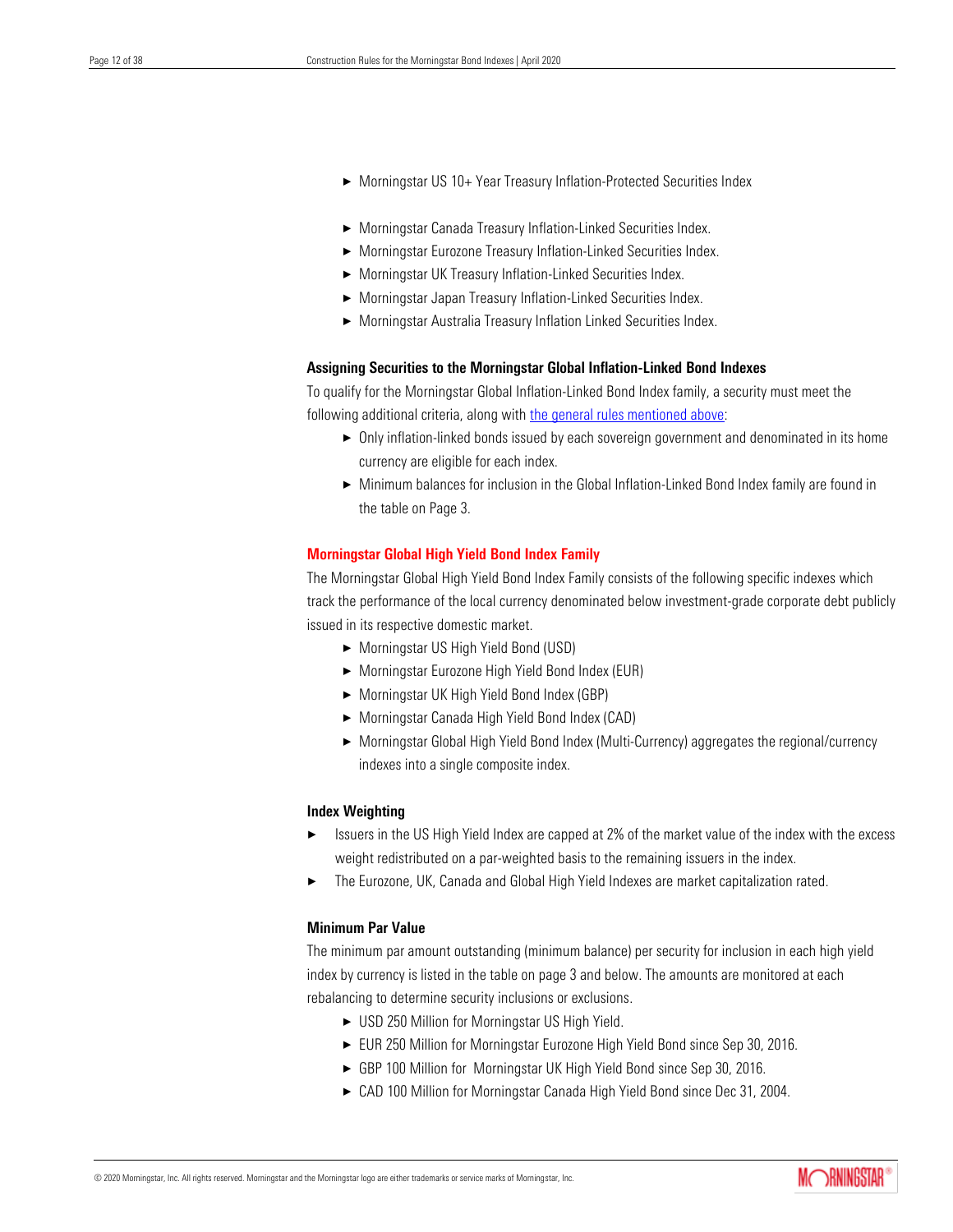Note: The back tests for the high yield indexes reflect the following historical minimum par values.

- ► USD 100 Million prior to Aug 31, 2016.
- ► EUR 50 Million prior to Nov 30, 2004;100 Million between Dec 31, 2004 and Aug 31, 2016.
- ▶ GBP 50 Million prior to Aug 31, 2016.
- ► CAD 50 Million prior to Nov 30, 2004.

## General Exclusions for High Yield Bond Indexes

The following exclusions apply to the Morningstar High Yield Bond Indexes:

- $\blacktriangleright$  Sukuk (Islamic bonds).
- $\blacktriangleright$  Municipal bonds.
- $\blacktriangleright$  Loans.
- ► Zero coupon bonds.
- $\blacktriangleright$  Step-up coupon bonds.
- $\blacktriangleright$  Fixed-to-variable rate bonds.
- ▶ Payment-in-kind (PIK) bonds.
- $\blacktriangleright$  Amortizing (sinking fund) bonds.
- $\triangleright$  Convertible, equity linked and preferred securities.
- $\blacktriangleright$  Securitized corporate securities, such as pass-through trust certificates.
- $\blacktriangleright$  Securities in legal default.

## Assigning Securities to the Morningstar High Yield Bond Indexes

This methodology is specific to the high yield asset class. To qualify for inclusion, a security must meet the following general criteria:

- $\triangleright$  All securities must have a below investment-grade composite rating to be eligible for the Global High Yield Bond indexes and must be rated "CCC" or above at time of inclusion. Included securities falling below "CCC" are retained in the index.
- ▶ Qualifying securities must have a risk exposure to countries from developed markets:
	- Member countries of the FX-G10: US, Canada, UK, Euro member countries, Switzerland, Sweden, Norway, Japan, Australia and New Zealand plus Western European countries.
	- Territories of the US and Western Europe also qualify for inclusion.
	- Singapore and Hong Kong are classified by Morningstar as developed markets.
- $\triangleright$  Securities entering the indexes must have a minimum of 24 months to final maturity at the time of inclusion to qualify for the index.
- $\triangleright$  Securities must have a minimum of 12 months to final maturity to remain in the indexes.
- ▶ Securities must have a fixed coupon rate and a stated final maturity except for fixed-to-floating rate bonds which are callable within the fixed-rate period. These securities are included and removed one-year prior to the last call date before the transition from fixed-to-floating rate.
- ► Callable and puttable bonds are included.

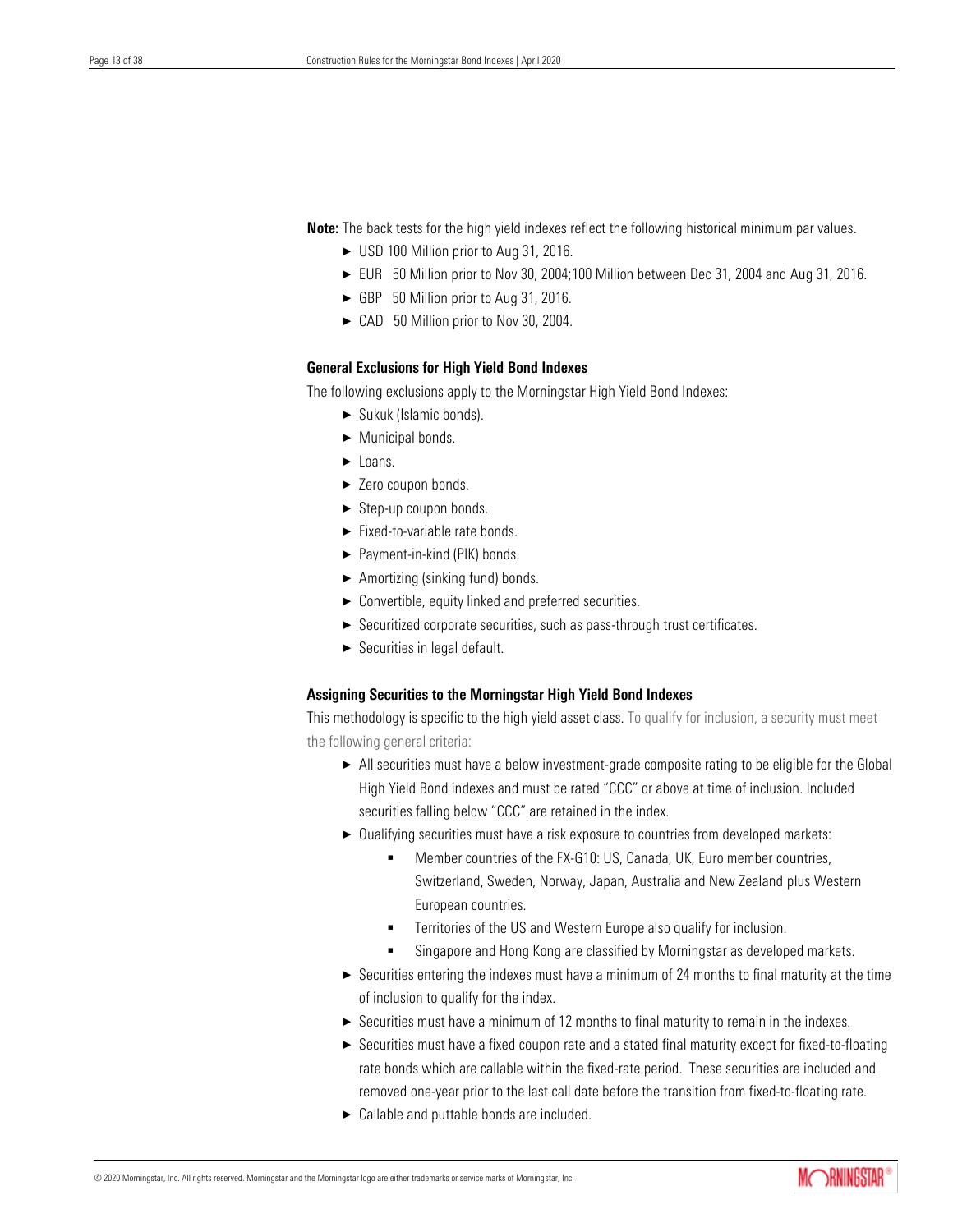► For the US High Yield Index, 144a securities and seasoned REG S securities are included.

#### Morningstar Emerging Markets Bond Index Family

The Morningstar Emerging Markets Bond Index Family is designed to provide diversified exposure to credit-sensitive, U.S.-dollar-denominated sovereign and corporate debt domiciled in emerging markets through the most liquid issues in the market. The index methodology balances the need for adequate market coverage with ease of replication and diversification. This is achieved by excluding smaller issues that are difficult to purchase and that impose heavier transaction costs. It is also achieved through country weighting constraints that are meant to ensure diversified exposure.

The Morningstar Emerging Markets Bond Index Family consists of four indexes:

- ► Morningstar Emerging Markets Sovereign Bond Index consists of sovereign bonds from qualified Emerging Market countries without restrictions on the credit ratings of the constituent securities.
- ► Morningstar Emerging Markets Corporate Bond Index consists of both investment grade and high yield emerging market corporate securities plus the securities of quasi-sovereign (government related) issuers.
- × Morningstar Emerging Markets High-Yield Bond Index aggregates the high yield securities of the Sovereign Bond Index and the Morningstar Corporate Bond Index into one index.
- × Morningstar Emerging Markets Composite Bond Index aggregates the securities of the Sovereign Bond Index and the Corporate Bond Index into one index without regard to credit ratings. This is the most comprehensive index in the Emerging Markets Bond Index Family.

## Country Inclusion Criteria

Morningstar Indexes classifies countries as emerging for defining the investable universe. To arrive at the selection of emerging-market countries, Morningstar Indexes includes countries classified by the World Bank as low-income, middle-income, or upper-middle-income, or, by the International Monetary Fund as a nonadvanced country. A country classified as high-income by the World Bank or advanced by the IMF may still be included in the index if the government, legal, institutional, regulatory, or other criteria indicate that the country should be classified as emerging. In addition, to be eligible for emerging-market status, a country must have debt eligible for the index.

#### Additional Country Inclusion Criteria

Additional criteria are then applied to each country to identify characteristics of development and economic freedom that may include or exclude a country from the final selection. Conversely, exclusion from final selection may occur when an otherwise emerging-market country exhibits characteristics that demonstrate a developed bond market or when an emerging-market country's bond market is deemed non-investable.

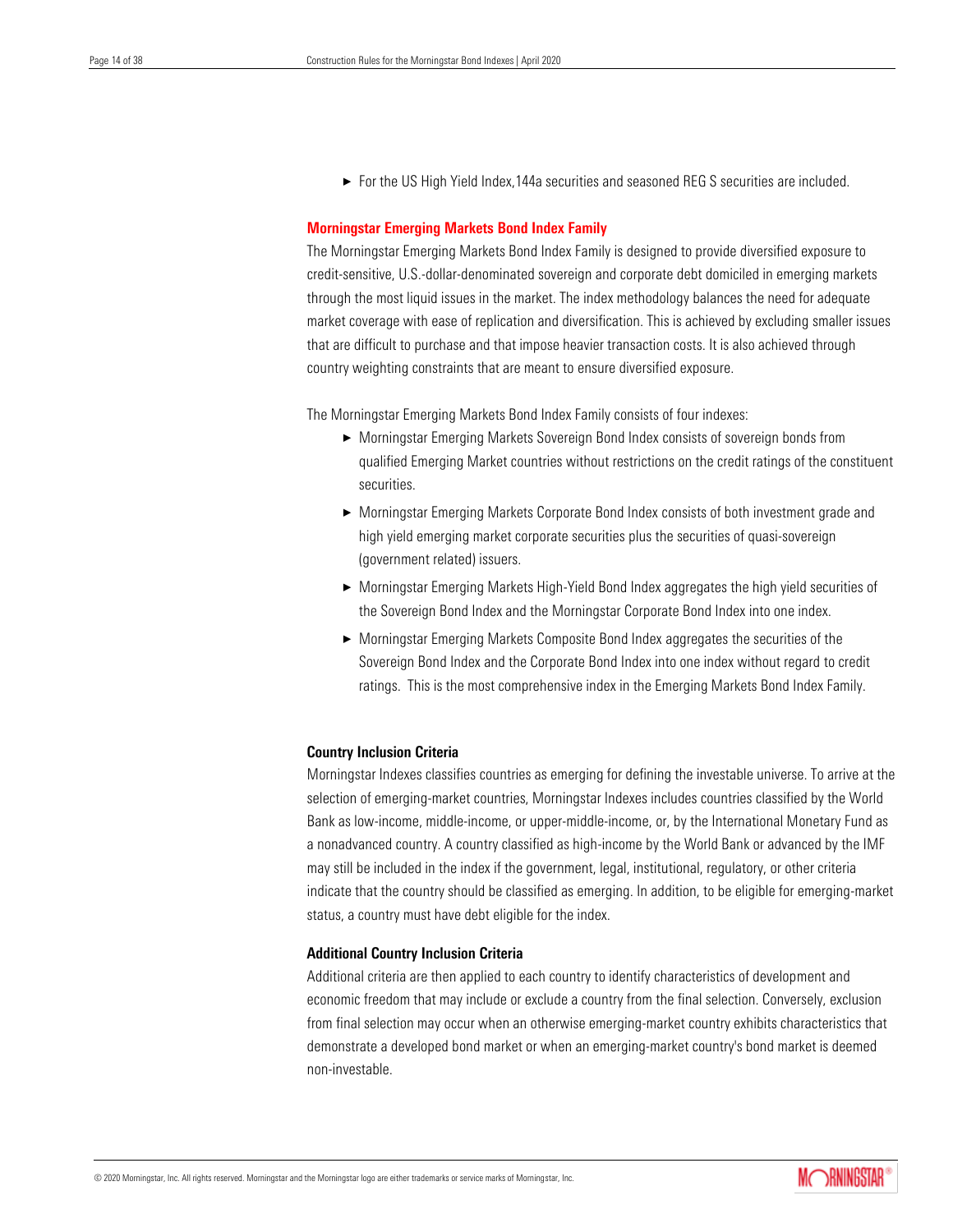Additional criteria used to classify emerging-market status include:

- × Market regulatory authority
- ► Legal infrastructure and recourse
- × Foreign ownership
- × Repatriation (full/partial) of capital
- ► Foreign exchange market
- $\blacktriangleright$  Custodian services
- × Competitive brokerage services and trading cost
- $\blacktriangleright$  Adequate liquidity
- × Visibility and timely trade reporting process

#### Country Review

Morningstar Indexes reviews and announces the list of eligible countries annually in August, and it takes effect at the June rebalancing in the following year. The list of eligible emerging market countries may be found on the Morningstar Indexes website.

#### Assigning Securities to the Morningstar Emerging Markets Bond Indexes

To qualify for the Morningstar Emerging Market Bond Index family, a security must meet the following general criteria:

- × The indexes only include bonds from countries that are approved for the Morningstar Emerging Markets Country List for Bonds.
- ▶ All bonds must be U.S.-dollar-denominated bonds.
- × All bonds must have at least one rating from a Nationally Recognized Statistical Rating Organization.
- $\triangleright$  Only fixed-rate coupon bonds with stated final maturities are included in the index.
- × All securities must have a minimum of 30 months to maturity at time of inclusion.
- $\blacktriangleright$  All securities must have a minimum of 12 months remaining to maturity.
- $\triangleright$  Securities with embedded options, such as calls and puts, and sinking fund bonds are included in the index.
- ► Securities issued under Regulation S only will be included in the index at the next rebalancing after a 40-day seasoning period.
- $\blacktriangleright$  Securities issued only under Rule 144a only will be included in the index at the next rebalancing.
- ► For securities issued under both Regulation S and Rule 144a for the same issuer, only the Regulation S version of the bond will be included in the index at the next rebalancing after a 40 day seasoning period.
- $\blacktriangleright$  Issuers in default will be removed at the next rebalancing.
- × Illiquid bonds are excluded or eliminated from the index. A bond is deemed illiquid when consistent pricing is unavailable or becomes unavailable.

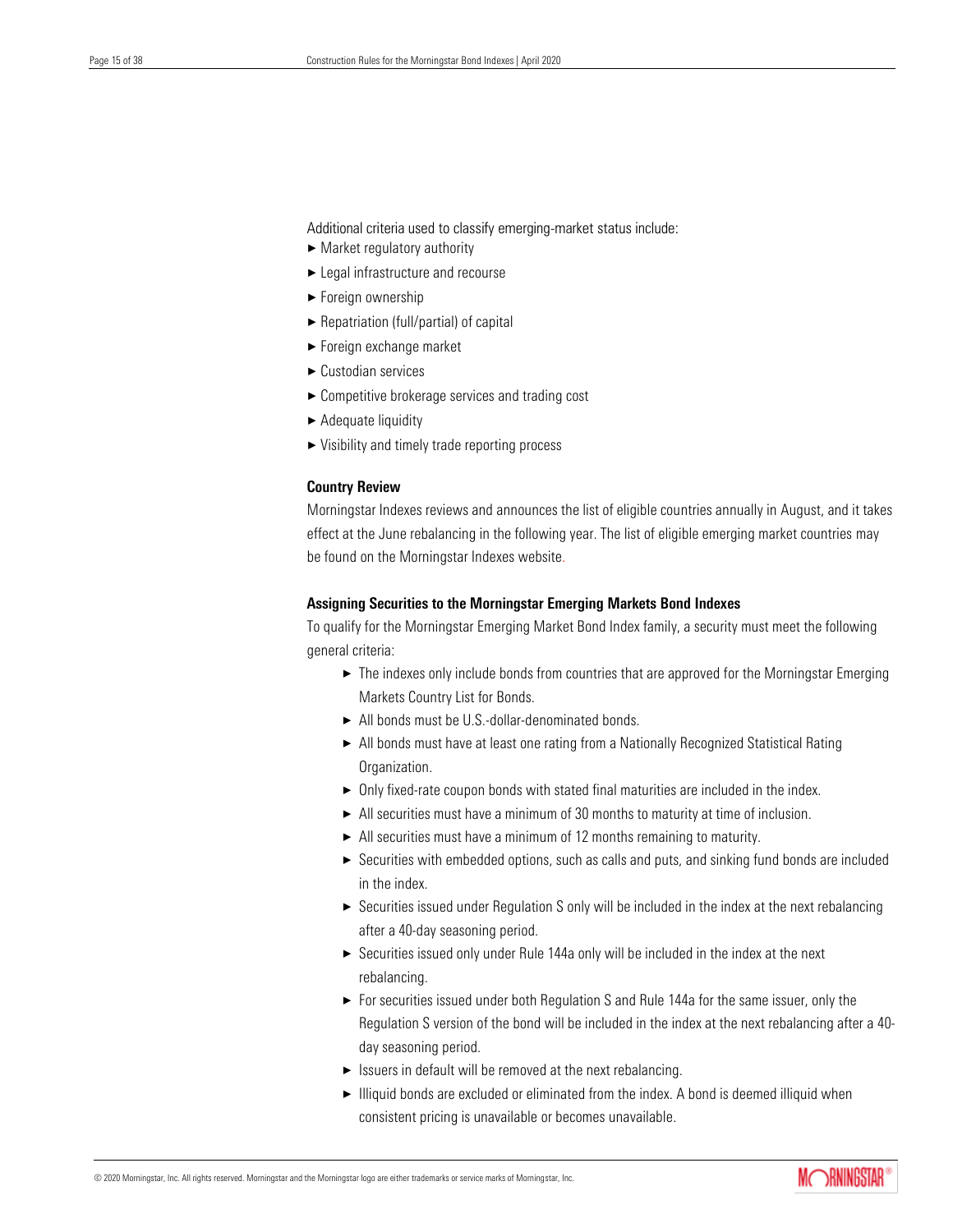#### General Exclusions for Emerging Market Bond Indexes

The following exclusions apply to the Morningstar Emerging Markets Bond Indexes.

- $\blacktriangleright$  Sukuk (Islamic bonds).
- $\blacktriangleright$  Municipal bonds.
- $\blacktriangleright$  Loans.
- × Non-callable perpetual bonds.
- ▶ Zero coupon bonds.
- $\blacktriangleright$  Step-up coupon bonds.
- $\blacktriangleright$  Fixed-to-floating rate and fixed-to-variable rate bonds.
- ▶ Payment-in-kind (PIK) bonds.
- $\triangleright$  Convertible, equity linked and preferred securities.
- ▶ Securitized corporate securities, such as pass-through trust certificates.
- $\blacktriangleright$  Securities in legal default.

#### Assigning Securities to the Morningstar Emerging Markets Sovereign Bond Index

Along with the rules mentioned above for the Morningstar Emerging Markets Bond Index family, the following rules apply only to the Emerging Markets Sovereign Bond Index:

- ▶ Only bonds issued by a country or its central bank (sovereign bonds) are included in the index.
- $\triangleright$  Development banks and sovereign-owned companies or entities (quasi-sovereign) are not included in the index.
- ▶ Only senior and secured bonds are included.
- $\blacktriangleright$  There are no ratings restrictions on the country of risk.
- ► A minimum of \$500 million remaining face amount outstanding for the issue is required for a bond to be included in the index.

#### Sovereign Bond Index Weighting

The index is market-capitalization-weighted with country capping. The index is constrained so that no single country has a market weight greater than 15% of the market value of the overall index. Each month, all sovereigns are capped at 15%, and the excess weight is redistributed on a market-weighted basis to the other issuers in the index.

#### Assigning Securities to the Morningstar Emerging Markets Corporate Bond Index

Along with the rules mentioned above for the Morningstar Emerging Markets Bond Index family, the following rules apply only to the Emerging Markets Corporate Bond Index.

- There are no ratings restrictions on the country of risk.
- ▶ Bonds issued by corporate and quasi-sovereign issuers are eligible. No Treasury or sovereign issues are included in the index.
- The composite credit rating of each security must be rated "CCC" or above at time of inclusion. However, included securities falling below "CCC" are retained in the index.

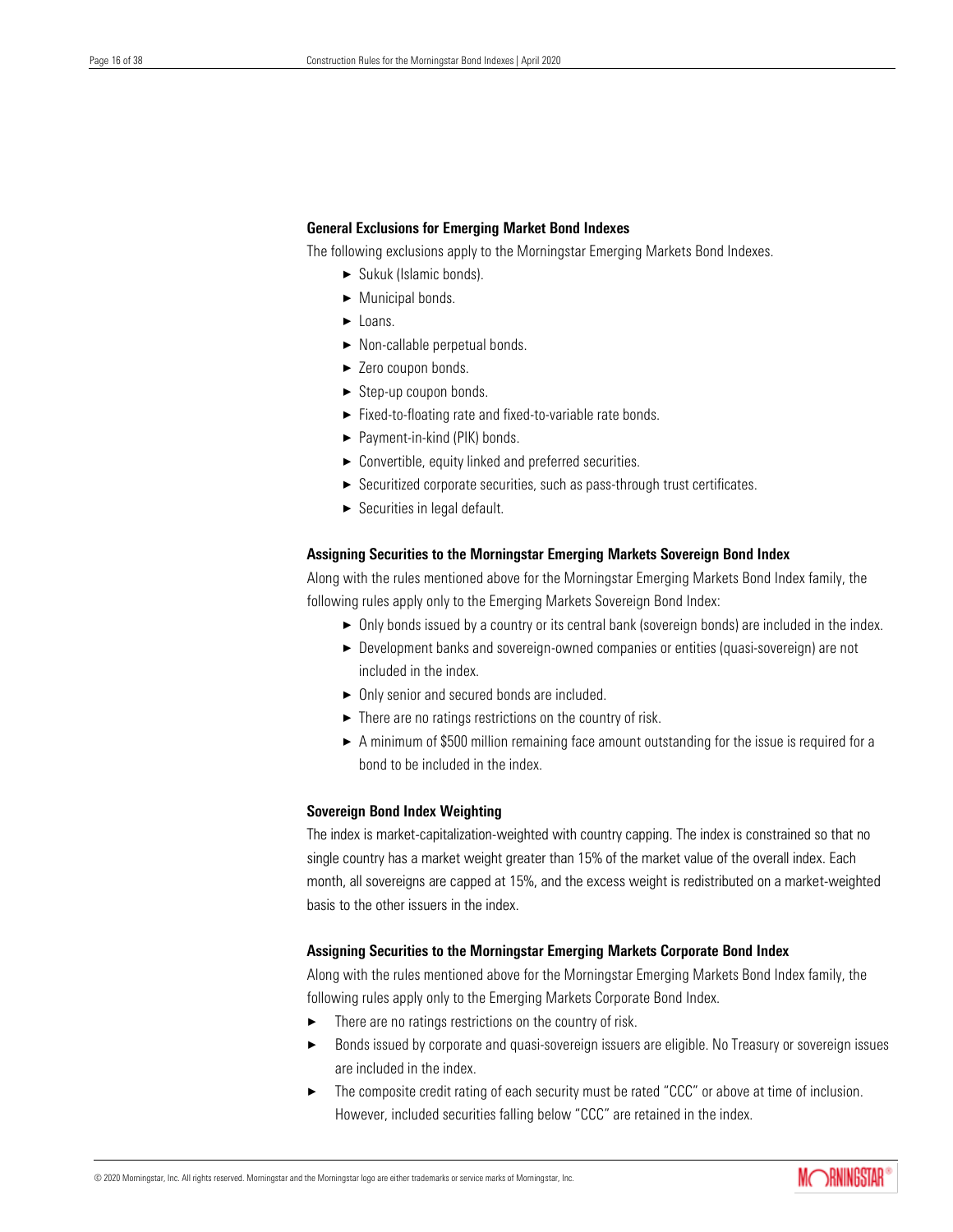- A minimum of \$500 million remaining face amount outstanding is required for each security with a composite credit rating of BBB- or above (investment Grade) to be included in the index.
- × A minimum of \$300 million remaining face amount outstanding is required for each security with a composite credit rating of BB+ or below (High Yield) to be included in the index.

#### Corporate Bond Index Weighting

The index is market-capitalization weighted with capping.

- The index is constrained so that no single issuer has a market weight greater than 15% of the market value of the index portfolio,
- $\triangleright$  Corporate and quasi-sovereign issuers under 5% are capped<sup>1</sup> at 4.75% and the sum of all issuers over 5% is capped at 48%.
- In instances where an issuer exceeds the capping threshold, the excess weight due to capping is redistributed on a market-weighted, pro-rata basis to the remaining constituents. Corporate issuers within the same "issuer family" are aggregated as a single issuer for this purpose. Similarly, quasisovereign issuers controlled by the same government are aggregated as a single issuer.

# Assigning Securities to the Morningstar Emerging Markets High Yield Corporate and Sovereign Bond Index

The Morningstar Emerging Markets High Yield Bond Index provides a benchmark for below investmentgrade emerging market sovereign and corporate debt that represents the characteristics, pricing, and total return performance of the U.S. dollar-denominated emerging market high yield universe.

To qualify for the Emerging Markets High Yield Bond Index, a security must be in the Emerging Markets Sovereign Bond Index or Emerging Markets Corporate Bond Index and have a below investment grade composite credit rating.

#### High Yield Corporate and Sovereign Bond Index Weighting

The index is market-capitalization weighted with capping.

- $\blacktriangleright$  The index is constrained so that no single issuer has a market weight greater than 15% of the market value of the index portfolio,
- ► Issuers under 5% are capped<sup>1</sup> at 4.75% and the sum of all issuers over 5% is capped at 48%.
- In instances where an issuer exceeds the capping threshold, the excess weight due to capping is redistributed on a market-weighted, pro-rata basis to the remaining constituents. Sovereign and quasi-sovereign issuers controlled by the same government are aggregated as a single issuer for this purpose. Similarly, corporate issuers within the same "issuer family" are aggregated as a single issuer.

## Additional Inclusion/Exclusion Criteria for EM High Yield Bond Index

Securities entering or leaving the index as a result of credit rating changes are subject to a three-month phase-in or phase-out if the current or expected weight in the index is greater than or equal to 9%. The

 $\overline{a}$ 



<sup>&</sup>lt;sup>1</sup> Note: the 48% cap rule takes precedence over the 4.75% cap. The latter will be relaxed in case a feasible solution cannot be obtained.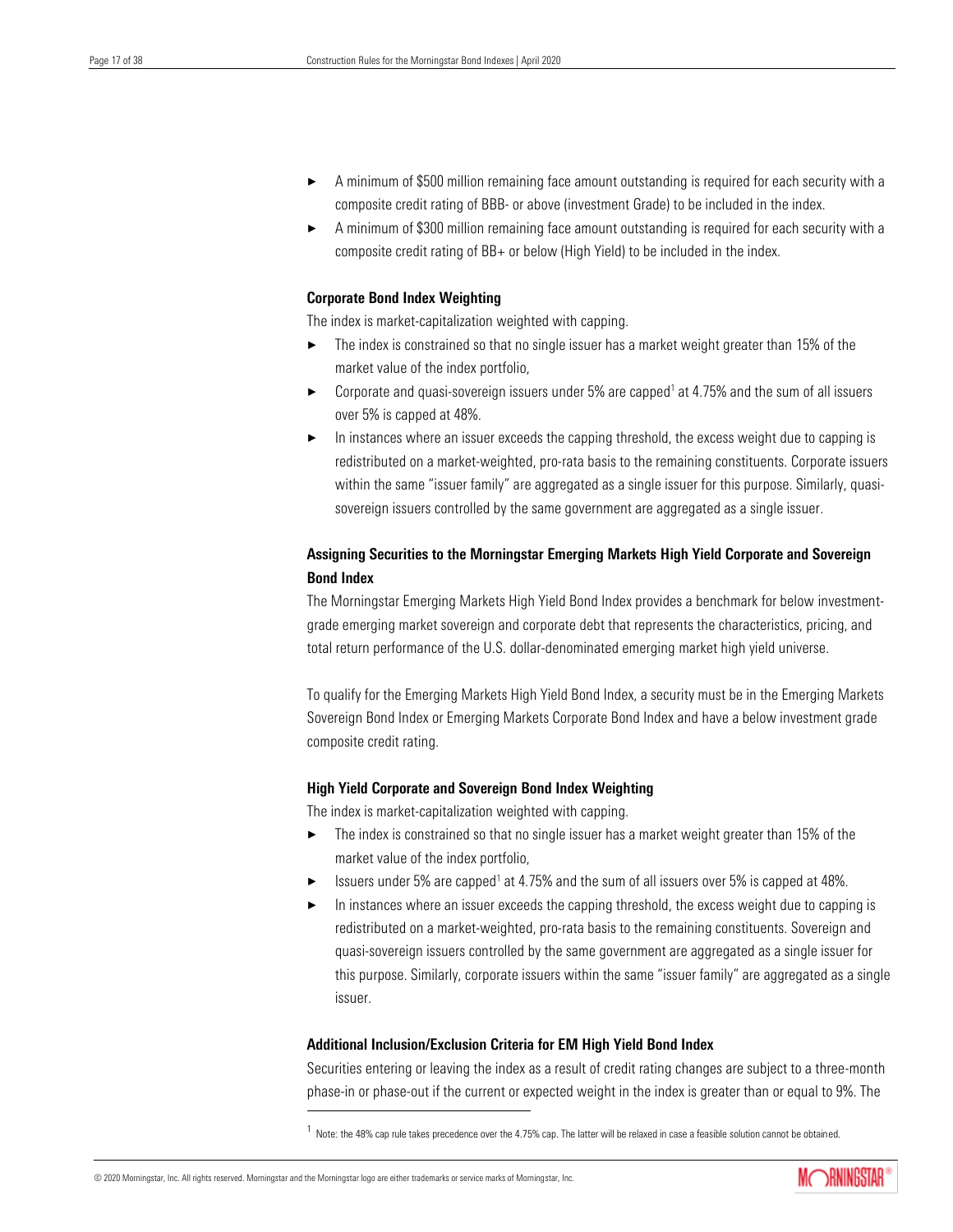changes will be implemented by taking a pro rata share (one third) of each affected security in each "adjustment" month.

Corporate issuers (securities) within the same "issuer family" are aggregated as a single issuer for this purpose. Sovereign and quasi-sovereign issuers controlled by the same government are also aggregated as a single issuer for this purpose.

#### Assigning Securities to the Morningstar Emerging Markets Composite Bond Index

The Morningstar Emerging Markets Composite Bond Index aggregates the securities contained in the Morningstar Emerging Markets Sovereign Bond Index and the Morningstar Emerging Markets Corporate Bond Index.

#### Emerging Markets Composite Bond Index Weighting

The index is market-capitalization weighted with capping.

- $\blacktriangleright$  The index is constrained so that no single issuer has a market weight greater than 15% of the market value of the index portfolio,
- $\blacktriangleright$  Issuers under 5% are capped<sup>2</sup> at 4.75% and the sum of all issuers over 5% is capped at 48%.
- In instances where an issuer exceeds the capping threshold, the excess weight due to capping is redistributed on a market-weighted, pro-rata basis to the remaining constituents. Sovereign and quasi-sovereign issuers controlled by the same government are aggregated as a single issuer for this purpose. Similarly, corporate issuers within the same "issuer family" are aggregated as a single issuer.

## Morningstar Asian Broad Market Bond Index Family

The Morningstar Asian Broad Market Bond Index family consists of the following indexes: Asia USD Broad Market Bond Index and China USD Broad Market Bond Index.

Both Indexes share the same construction rules except that the Morningstar China USD Broad Market Bond Index is a country specific sub-index of the Asia USD Broad Bond Index.

The Morningstar Broad Market Indexes are like the Morningstar Core Bond Indexes except that the Broad Market Indexes include high yield securities. Asset classes eligible for index inclusion are domestic treasuries, government related entities, corporate investment grade and corporate high yield bonds,

#### Assigning Securities to the Morningstar Asian Bond Index

To qualify for the Morningstar Asian Bond Index a security must meet the following general inclusion criteria:

 $\blacktriangleright$  Country inclusion criteria:

 The index includes all eligible bonds from Asian countries that are approved for the "Morningstar Emerging Markets Country List for Bonds". Bonds from Singapore and Hong Kong,

 $\overline{a}$ 



 $^2$  Note: the 48% cap rule takes precedence over the 4.75% cap. The latter will be relaxed in case a feasible solution cannot be obtained.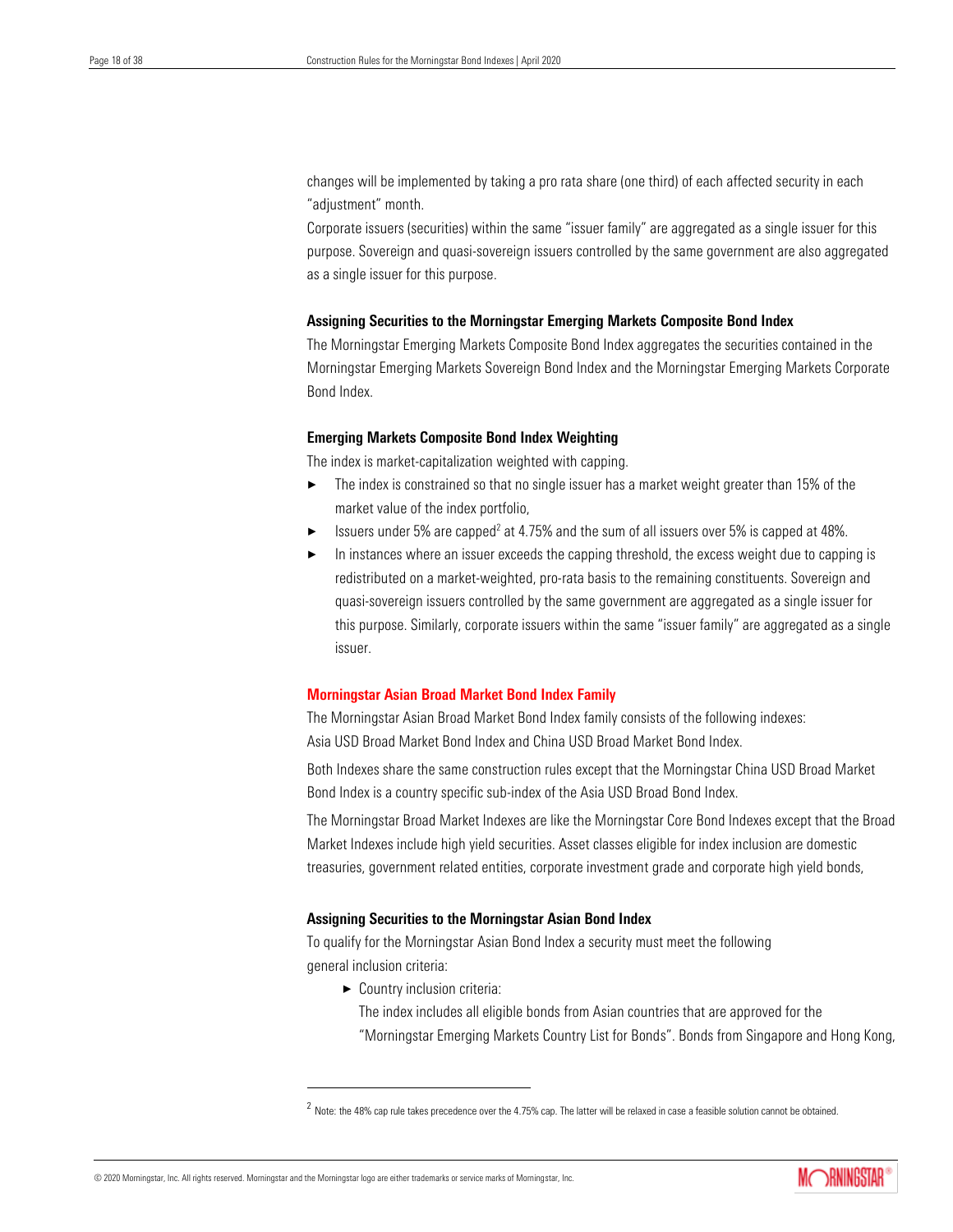considered by Morningstar to be developed markets, are also included in the index. Japanese bonds are excluded.

- ▶ All bonds must be U.S.-dollar-denominated.
- $\blacktriangleright$  There are no rating restrictions on the country of risk.
- ► All bonds must have at least one rating from a Nationally Recognized Statistical Rating Organization.
- ▶ All securities must have a minimum of 30 months to maturity at time of inclusion.
- $\blacktriangleright$  All securities must have a minimum of 12 months remaining to maturity.
- ▶ Securities must have a fixed coupon rate except for fixed-to-floating rate bonds callable within the fixed-rate period which are included and removed one-year prior to the last call date before the transition from fixed-to-floating rate.
- $\triangleright$  Securities must have a stated final maturity except for callable perpetual securities which are included provided they are at least one year from the first call date.
- $\blacktriangleright$  Callable, puttable and sinking fund bonds are included in the index.
- $\triangleright$  Securities issued under Regulation S only will be included in the index at the next rebalancing after a 40-day seasoning period.
- ▶ Securities issued only under Rule 144a only will be included in the index at the next rebalancing.
- ► For securities issued under both Regulation S and Rule 144a for the same issuer, only the Regulation S version of the bond will be included in the index at the next rebalancing after a 40 day seasoning period.
- $\blacktriangleright$  Issuers in default will be removed at the next rebalancing.
- ► Illiquid bonds are excluded or eliminated from the index. A bond is deemed illiquid when consistent pricing is unavailable or becomes unavailable.

## General Exclusions to the Asian USD Broad Market Bond Indexes

- ▶ Sukuk (Islamic bonds).
- ► Municipal bonds.
- $\blacktriangleright$  Loans.
- ► Zero coupon bonds.
- ► Step-up coupon bonds.
- ► Fixed-to-variable rate bonds.
- ▶ Payment-in-kind (PIK) bonds.
- $\triangleright$  Convertible, equity linked and preferred securities.
- $\blacktriangleright$  Securitized corporate securities, such as pass-through trust certificates.
- $\blacktriangleright$  Securities in legal default.

#### Rules Specific to Sovereign Bonds

- $\triangleright$  Only bonds issued by a country or its central bank (sovereign bonds) are included in the index.
- $\blacktriangleright$  Development banks are excluded from the indexes.
- ▶ Only senior and secured bonds are included.

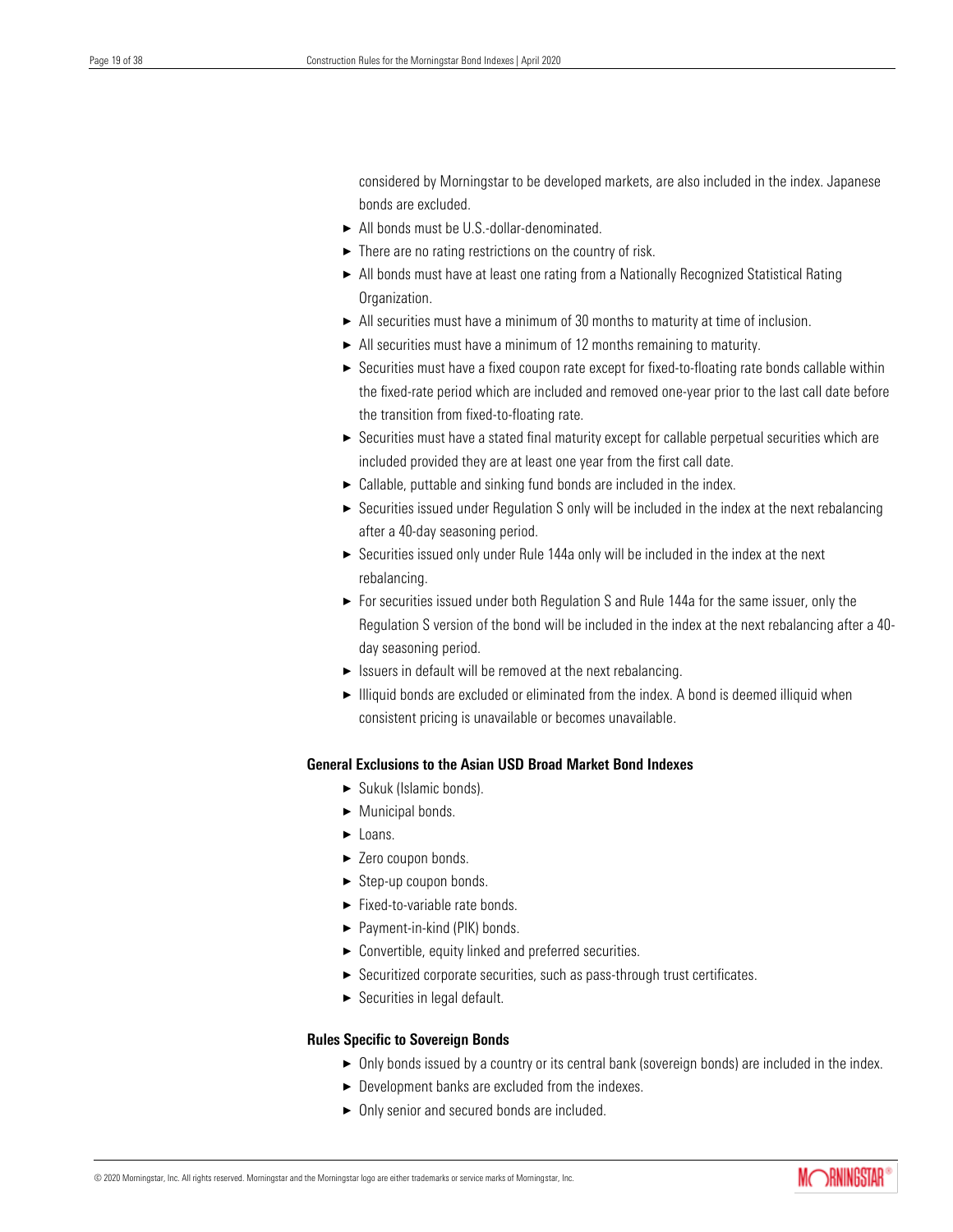- $\blacktriangleright$  There are no ratings restrictions on the country of risk.
- ▶ A minimum of \$500 million remaining face amount outstanding for the issue is required for a bond to be included in the index.

#### Rules Specific to Corporate Bonds

Along with the rules mentioned above for the Morningstar Asian USD Broad Market Index family, the following rules apply only to the Corporate and Government Related asset class.

- $\blacktriangleright$  The composite credit rating of each security must be rated "CCC" or above at time of inclusion. However, included securities falling below "CCC" are retained in the index.
- A minimum of \$500 million remaining face amount outstanding is required for each security with a composite credit rating of BBB- or above (investment Grade) to be included in the index.
- ► A minimum of \$300 million remaining face amount outstanding is required for each security with a composite credit rating of BB+ or below (High Yield) to be included in the index.

#### Asian USD Broad Market Index Weighting

The index is market-capitalization weighted with capping.

- The index is constrained so that no single issuer has a market weight greater than 15% of the market value of the index portfolio,
- $\blacktriangleright$  Issuers under 5% are capped<sup>3</sup> at 4.75% and the sum of all issuers over 5% is capped at 48%. In instances where an issuer exceeds the capping threshold, the excess weight due to capping is redistributed on a market-weighted, pro-rata basis to the remaining constituents. Sovereign and quasisovereign issuers controlled by the same government are aggregated as a single issuer for this purpose. Similarly, corporate issuers within the same "issuer family" are aggregated as a single issuer.

#### Morningstar Cash Indexes

Morningstar Cash Indexes are maintained for each currency in the Core Bond and Global Treasury Index families. These indexes are used to track the return on cash as an asset class when cash is used as a component in an asset-allocation strategy. They are not part of the Core Bond Index Family.

Each index tracks the performance of a synthetic asset purchased at par on the previous month-end, carrying an interest rate equal to the average of the currency specific one-month Libor and one-month Libid rates. The asset is held for one month and sold at month-end. The asset price remains constant, at par, throughout the month. During the month, interest income is accrued evenly each day. At rebalancing, the proceeds (interest income) are rolled into a new asset and the interest rate is reset.

Morningstar also maintains a separate US Cash Treasury Bill Index that is used to measure the performance of cash collateral in Morningstar commodity Indexes.

 $\overline{a}$ 



 $^3$  Note: the 48% cap rule takes precedence over the 4.75% cap. The latter will be relaxed in case a feasible solution cannot be obtained.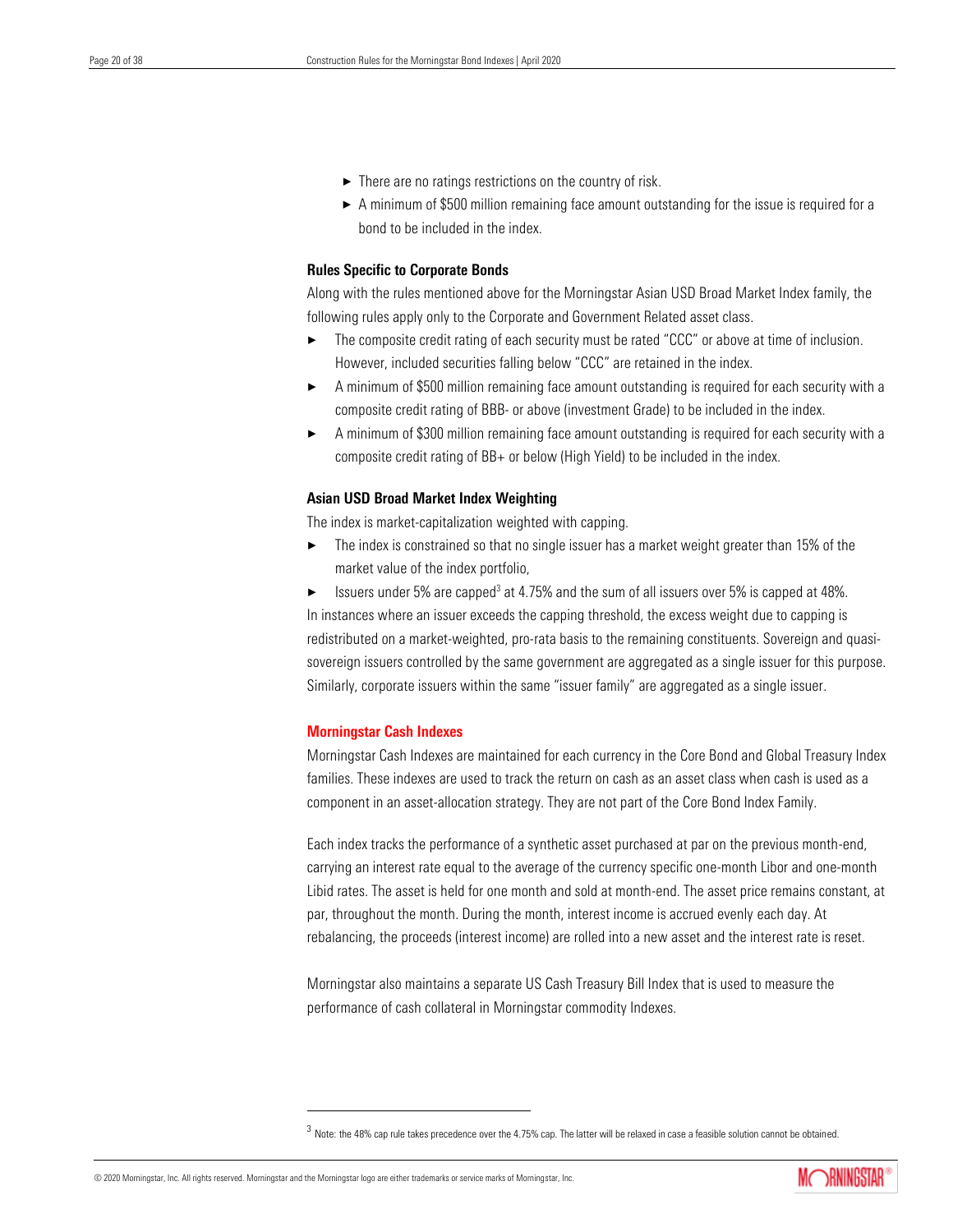## General Methodology for Morningstar Indexes

#### Sector Classification

The Morningstar Bond Indexes use a four-tier classification schema segmenting constituent securities by asset class (Level 1), broad-sector (Level 2), sector (Level 3) and sub-sector (Level 4). The following table shows the taxonomy of the first three levels.

| l 1                 | Sovereign                            |
|---------------------|--------------------------------------|
| L1                  | Quasi-Sovereign & Foreign Government |
| L <sub>2</sub>      | Quasi & Foreign Government           |
| L3                  | Foreign Sovereign                    |
| L3                  | Government Guaranteed                |
| L3                  | Agency                               |
| L3                  | Local-Authority                      |
| L3                  | U.S. Taxable Municipal               |
| L3                  | Supranational                        |
| L1                  | Corporate                            |
| L2                  | Financial                            |
| $\lfloor 2 \rfloor$ | Industrials                          |
| $\mathbf{2}$        | Utility                              |
| L1                  | Securitized/Collateralized           |
| L2                  | Covered                              |
| L2                  | Securitized                          |
| L3                  | Mortgage Backed                      |
| L3                  | Asset Backed                         |
| L3                  | Commercial Mortgage Backed           |

## Country Designation

Unless otherwise noted, the standard country designation used is country of risk. The methodology for determining country of risk is as follows:

- ▶ Sovereign debt (local and foreign currency debt): the country of risk is the same as the issuing country.
- ▶ Agency and Local Authority debt: the country of risk is the country in which the obligor resides.
- $\blacktriangleright$  Supranational debt: the country of risk is "supranational".
- ▶ Collateralized/securitized asset classes: the country of risk is based on the location of the collateral.

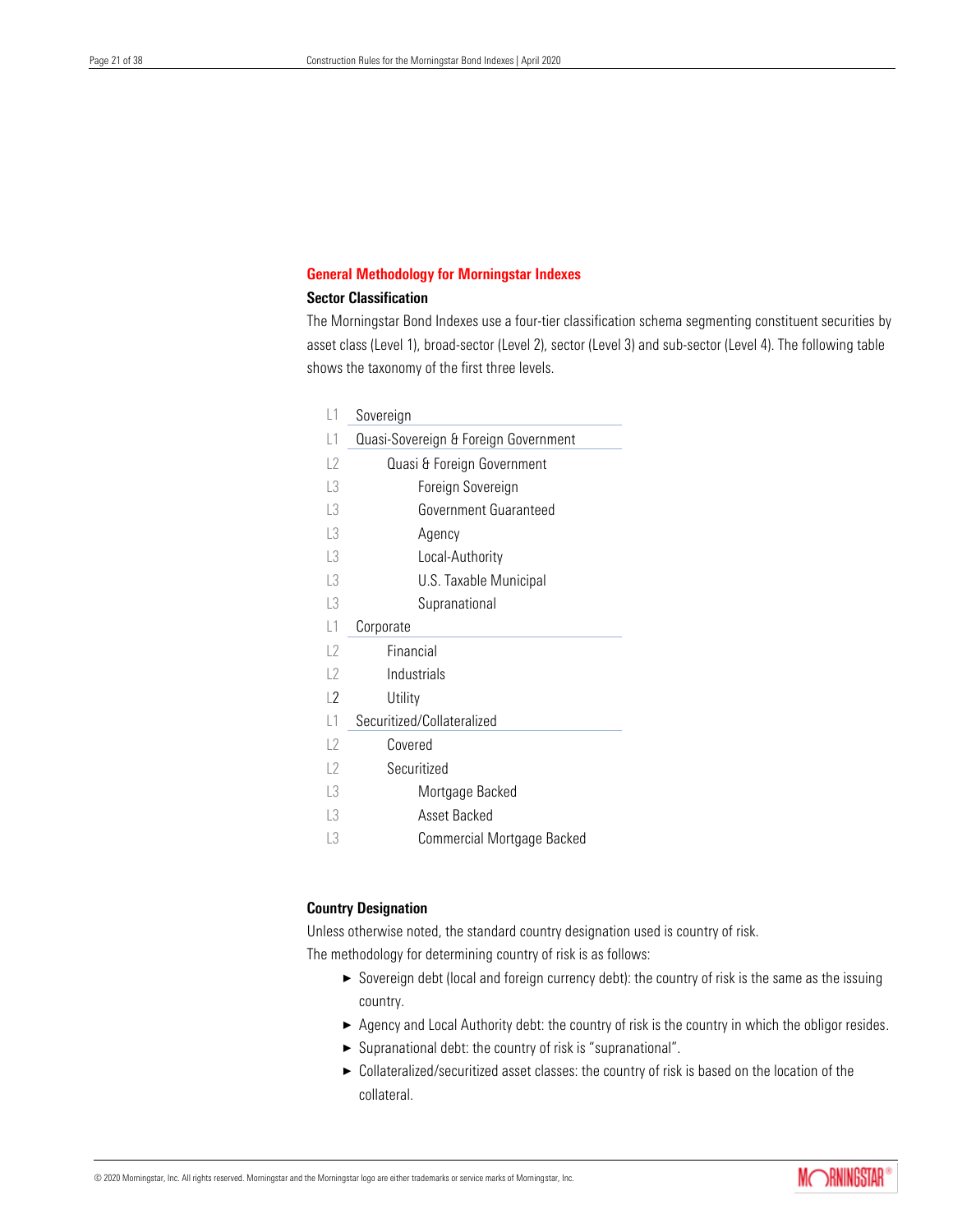- $\triangleright$  Corporate debt: the country of risk is based on the physical location of the issuer's operating headquarters, or, the location of a majority of the operating assets. Bank branch issues are assigned the country of risk of the parent entity.
- $\triangleright$  Securities with a guarantee are assigned the guarantor's country of risk.

#### Composite Rating Algorithm

Composite ratings are the simple averages of ratings from the three major rating agencies. The composite rating is calculated by assigning a numeric equivalent to each rating. The average of the numeric equivalents for each agency that rates a bond is rounded to the nearest integer and then converted back to an equivalent composite rating.

## Cash Interest Accrued and Cash Received

Except for U.S. securitized products (MBS, CMBS and ABS), accrued interest is calculated assuming nextday settlement. Accrued interest for U.S. securitized products assumes same-day settlement.

Cash received from interest payments during the month are retained in the index until the end of the month, and then removed as part of the rebalancing. Cash does not earn reinvestment income while it is held in the index. The accumulated cash is reinvested in the index at the next rebalancing. Cash is not included in the portfolio as an investment. Instead, it is shown for each security as cash interest received. However, the total accumulated portfolio cash is identified in the index aggregations.

The total market value of the index is defined as the sum of the daily market value of the individual securities plus the total accumulated portfolio cash.

#### Pricing, Trading and Transaction Costs

The index calculation agent uses third-party vendor pricing as the primary source of calculations. Bid-side prices are used for the daily bond index calculations and offer-side for adding new bonds to the index. Trading and settlement of securities follow local market conventions. The index does not take transaction costs (bid-offer spreads) or tax withholdings into account.

#### Foreign Exchange

Closing currency spot and forward rates are obtained from WM/Reuters and represent closing forward rates fixed at 4 p.m. U.K. time. Earlier or later times may be chosen according to WM/Reuters' policy on national holidays, or as a result of technical difficulties, a failure in the supply of the relevant data source or special market conditions for specific currencies. Other sources may be used by exception where the appropriate rates are not available

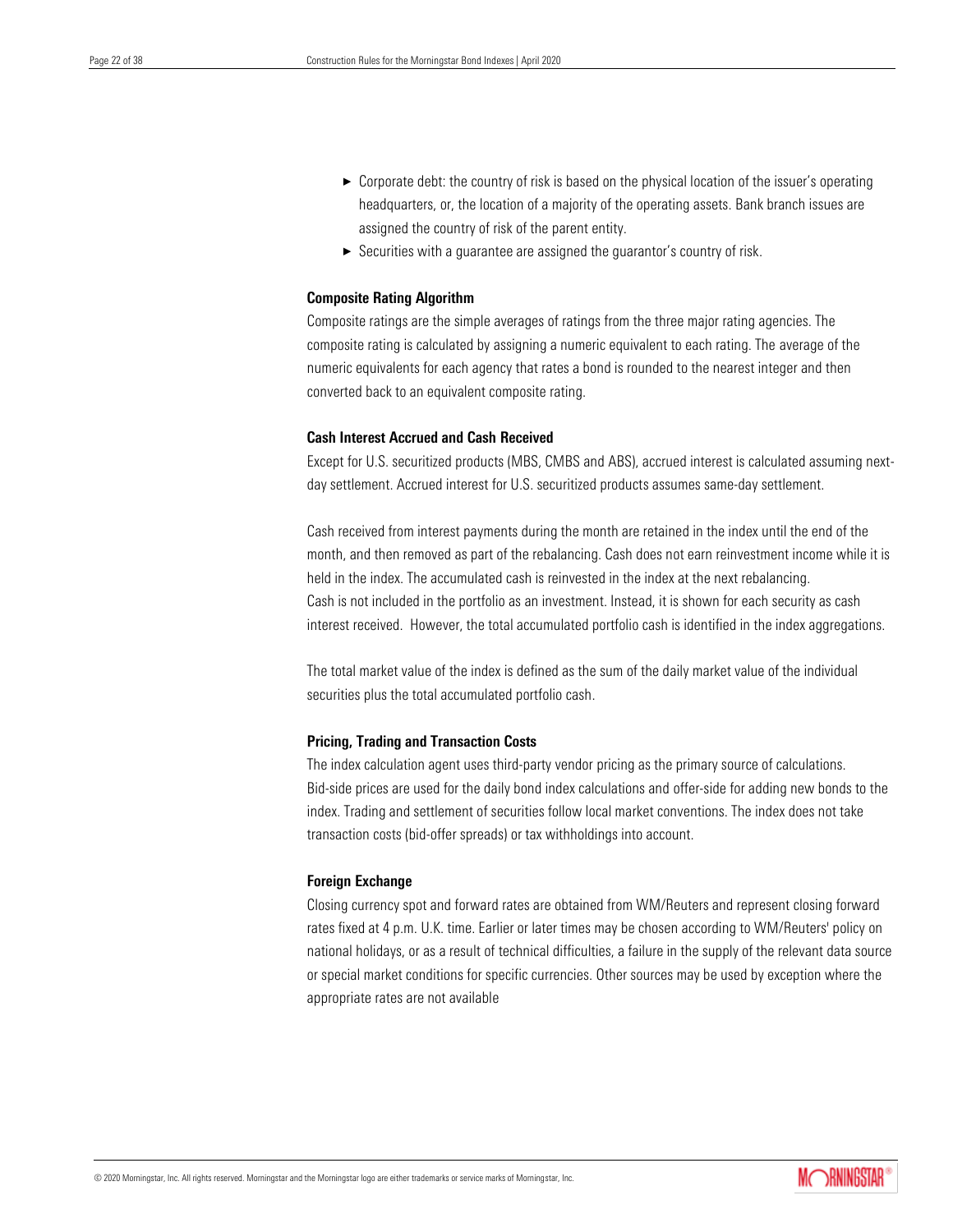## Index Maintenance Rules

## Scheduled Maintenance

No changes are made to constituent holdings other than on month-end rebalancing dates. Changes to the portfolio reflect re-openings, buybacks, new issuance, exchanges, exercised options, or rating changes. The new universe of bonds is last month's composition after accounting for the additions and deletions triggered by the inclusion/exclusion criteria and liquidity assessments for each constituent. These characteristics stay constant throughout the month. The weightings are fixed, after the close, on the last calendar day of each month.

Unless otherwise specified, indexes are rebalanced on the last calendar day of the month, based on information available up to and including the rebalancing lock-out date. The term "information available" includes information received and/or processed after the rebalancing lock-out date, but which was announced or publicly available prior to the rebalancing lock-out date. The "rebalancing lock-out date" is the third business day before the last business day of the month, referred to as "T-3" where "T" is the last business day of the month.

Except as otherwise noted, no changes will be made to the index constituents after the rebalancing lockout date unless Morningstar considers a change to be necessary to be consistent with changing market conditions. Changes that occur after the rebalancing lock-out date will be deferred until the following month-end rebalancing. This includes new issues, rating changes, balance changes and noncritical corporate actions. New index-eligible bonds that have not yet been priced will be added to the index at the rebalancing which occurs immediately after pricing becomes available.

A preliminary rebalancing report, or pro forma, indicating expected changes to the composition of the index will be available for review from the 15th day of each month until the day before the last business day of the month. The pro forma reports and portfolios may differ from the actual rebalanced index. The portfolio as of the first business day of each month reflects all changes and is frozen for the month.

## File Delivery Schedule

Index and constituent files are delivered daily on weekdays. However, if the month-end falls on a Saturday or a Sunday, then daily index and constituent files will be delivered on Saturday but not Sunday. All prices are carried forward (rolled) from the last business day and accrued interest is calculated for the new settlement date. One or two days of interest will be accrued depending on whether Saturday or Sunday is the last day of the month. The rebalanced portfolio for the forward month will also be delivered on Saturday if the last calendar day of the month falls on a weekend.

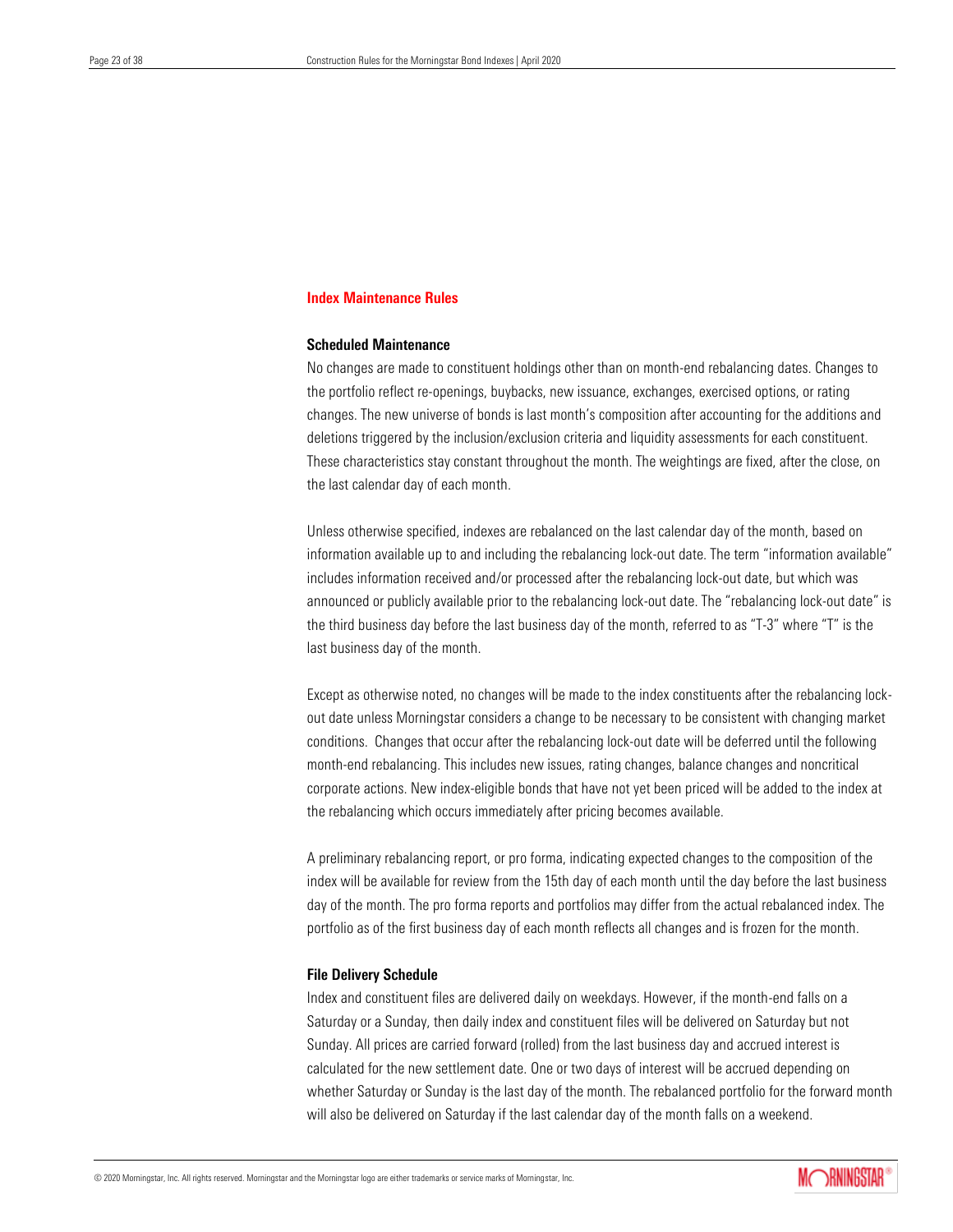## Holiday Rules

Weekdays on which WM Reuters does not publish closing foreign exchange rates are treated as "global holidays". Indexes are not published on Global Holidays unless they fall on the last calendar day of the month. In that case, prices are updated in all local markets that are open. In markets that are closed, prices will be carried forward (rolled) from the prior business day and accrued interest will be calculated for the new settlement date.

Index files will not be delivered on New Year's Day, Christmas Day, or Good Friday.

#### Tenor

For the application of the index inclusion and tenor rules, except for US mortgage-backed securities, the term of a security is measured from the effective date of the rebalanced portfolio to maturity. The tenor is set on the rebalance date of the portfolio.

For US mortgage-backed securities, the term of a security is measured from the rebalancing lock-out date based on the average life of the security. The tenor is set on the lock-out date of the rebalanced portfolio.

#### Corporate Actions

Securities that are announced as fully called are removed from the indexes at the rebalancing following the effective date of the call. Partial calls, tenders and exchanges occur in the month-end rebalancing following the announcement provided that the announcement is made on or before the rebalancing lockout date. Otherwise, the corporate action is deferred until the following month-end rebalancing.

## Defaulted Securities

Sovereign or corporate issues in legal default will be removed at the next rebalancing following the default event, provided this occurs on or before the rebalancing lock-out date. An issuer filing bankruptcy papers, or the local market equivalent, is in default. Defaulted securities that are restructured will be reinstated or included in an index as a new security when issued.

## Illiquid Securities

Illiquid bonds are excluded or eliminated from the index. A bond is deemed illiquid when consistent pricing is unavailable or becomes unavailable. Bonds with limited liquidity may be removed at the discretion of the index committee. If a bond that is removed due to lack of pricing that bond will not qualify for any index thereafter, even if adequate pricing subsequently becomes available.

#### Composite Rating

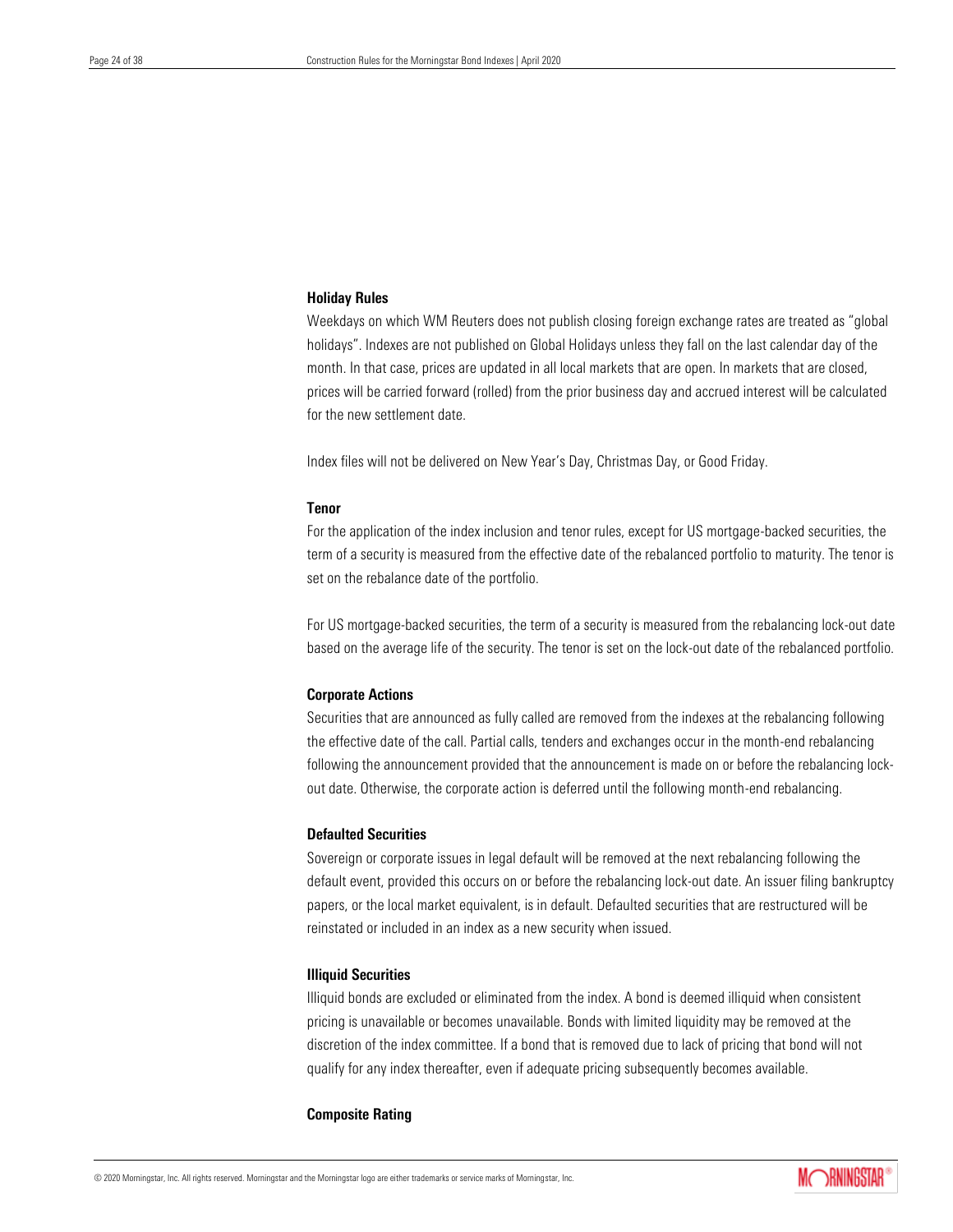Index constituent composite ratings are updated once a month as part of the rebalancing process. Composite rating changes take effect on the last calendar day of the month based on information available up to and including the rebalancing lock-out date (the third business day before the last business day of the month).

#### Index Calculation Methodology

This section summarizes the computation of various security and portfolio total return measures for Morningstar Global Bond Indexes.

#### Calculating Index Values

The daily closing index value is a function of the prior month-end index value and the current month-todate return:

 $IV_n = IV_0 \times (1 + TRR_n)$ 

where:

IVn = closing Index value on day n IV0 = closing Index value on prior month-end TRRn = month-to-date Index total return on day n

The month-to-date return of an Index (TRRn) is equal to the sum of the individual constituent returns times their respective beginning of month weights:

 $TRR_n = \sum_{i=1}^{k} B_i TRR_n \times B_i Wgt_0$ 

where:

TRRn = Index month-to-date total return on day n BiTRRn = month-to-date total return on day n of bond i BiWgt0 = beginning of month weight of bond i

Periodic returns between any two dates can be derived from the beginning and end of period Index values. Since Index values represent closing levels, period returns will include market movement on the end of period date but exclude market movement on the beginning of period date. Therefore, to capture returns for June, divide the June 30 Index value by the May 31 Index value:

 $TRR = (IV_n/IV_0) - 1$ 

where:

TRR = periodic total return  $IVn = closing Index value on the end of period date$ IV0 = closing Index value on the beginning of period date

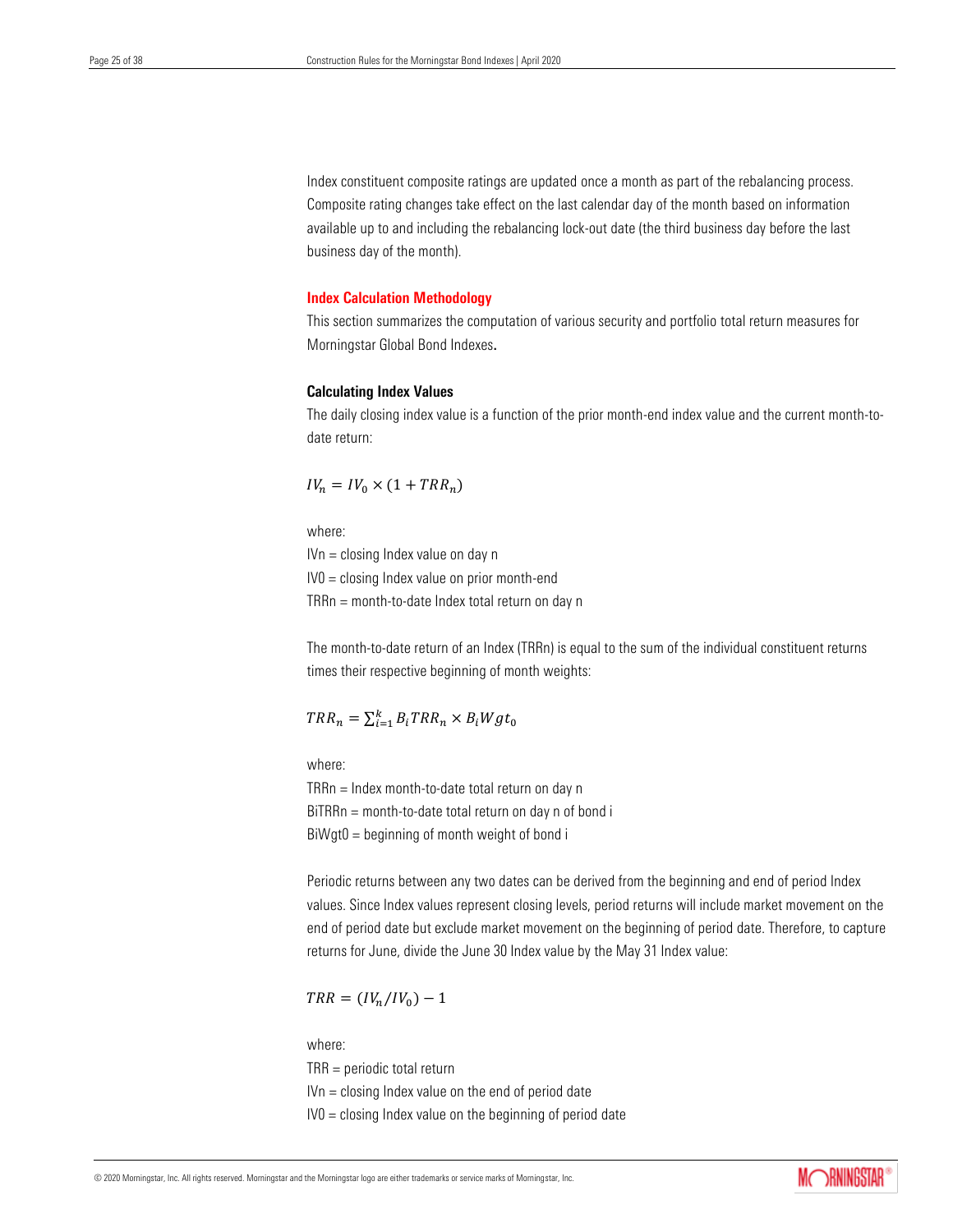Annualized returns are derived from period total returns:

$$
AnnTRR_n = (1 + TRR_n)^{365/d} - 1
$$

where:

AnnTRRn = annualized total return for period n TRRn = periodic total return for period n  $d$  = number of actual days in period n

#### Calculating bond total returns in local currency terms

Month-to-date total returns are calculated daily for each bond in its currency of denomination (i.e., local currency total return).

$$
BTRR_n = \frac{(P_n + AI_n) - (P_0 + AI_0) + C \times (1 + \frac{r}{d})^t}{P_0 + AI_0}
$$

where:

BTRRn = individual bond month-to-date total return on day n

Pn = current day price

P0 = prior month-end price

AIn = current day accrued interest

AI0 = prior month-end accrued interest

 $C =$  coupon payments received during the period (including capital payments at current market value)

 $r =$  reinvestment rate (currently zero)

 $t =$  number of days between the receipt of the cash flow and day n

d = day count convention for reinvestment asset

#### Calculating inflation-linked security total returns in local currency terms

Month-to-date total returns for inflation-linked securities are calculated daily for each bond in its currency of denomination (local total return). Inflation-linked returns include the impact of the change in inflation factor over time.

$$
BTRR_n = \frac{f_n\left(P_n + AI_n + C \times \left(1 + \frac{r}{d}\right)^t\right) - f_0(P_0 + AI_0)}{f_0(P_0 + AI_0)}
$$

where: BTRRn = individual bond month-to-date total return on day n fn = current day inflation factor

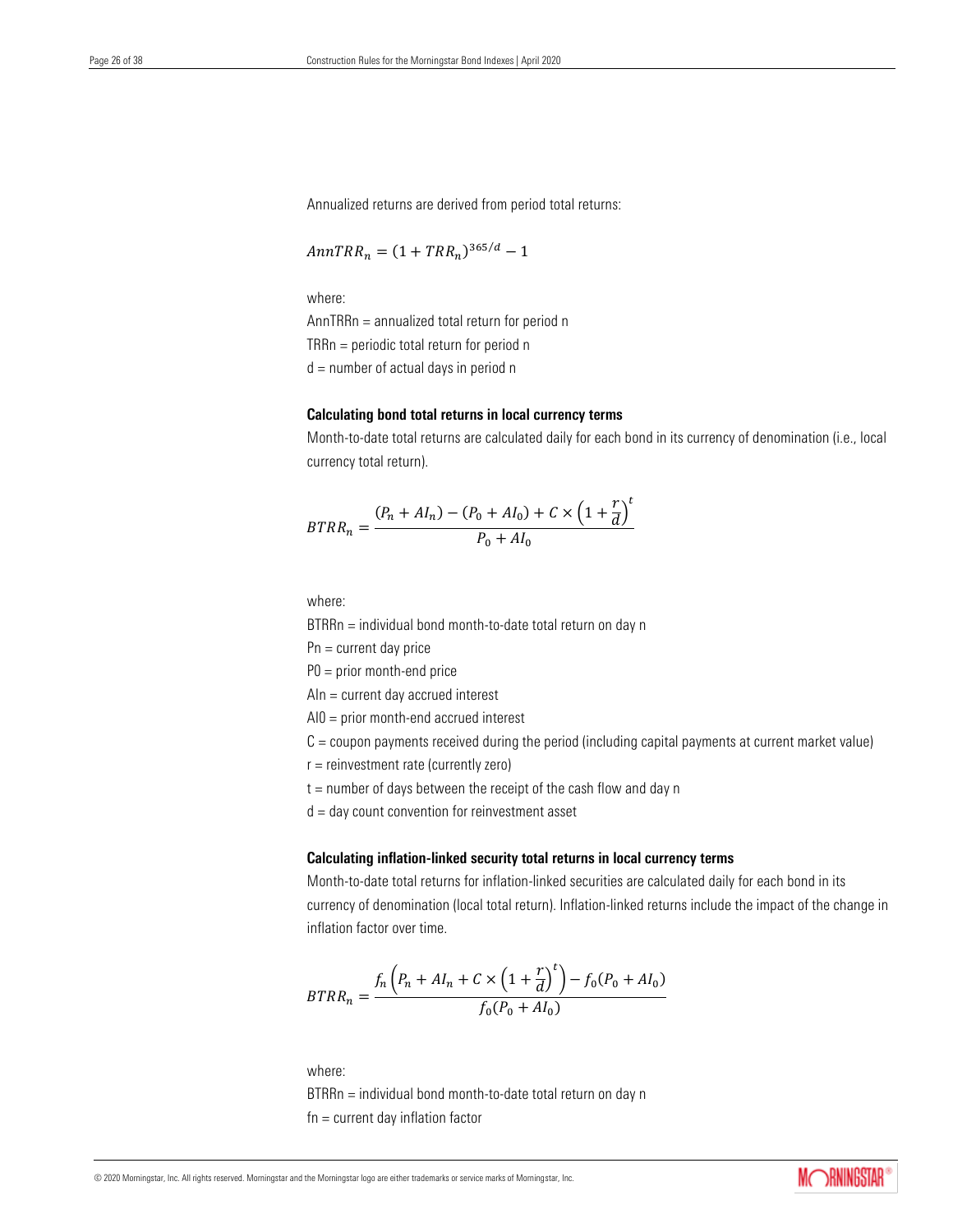- $f0 =$  prior month-end inflation factor
- Pn = current-day price
- P0 = prior month-end price
- AIn = current-day accrued interest
- AI0 = prior month-end accrued interest
- $C =$  coupon payments received during the period (including capital payments at current market value)
- $r =$  reinvestment rate (currently zero)
- $t =$  number of days between the receipt of the cash flow and day n
- d = day count convention for reinvestment asset

## U.S. mortgage pass-through total return formula

$$
TRR = \frac{\left( (P_n + AI_n) - (P_0 + AI_0) + \left( \frac{C}{12} \times \left( 1 + \frac{r}{d \times 100} \right)^t \right) \right)}{P_0 + AI_0} + (1 - f) \times \frac{\left( \left( 100 \times \left( 1 + \frac{r}{d \times 100} \right)^t \right) - (P_n + AI_n) \right)}{P_0 + AI_0}
$$

$$
f = (1 - SPP) \times (1 - SMM)
$$

$$
SPP = \left(\frac{\frac{WAC_0}{1200}}{\left(1 + \frac{WAC_0}{1200}\right)^{WAM_0} - 1}\right)
$$

where:

TRR = month to date total return

Pn = current day price (assuming cash settlement)

 $P0 =$  prior month-end price (assuming cash settlement)

AIn = current day accrued interest (assuming cash settlement)

- AI0 = prior month-end accrued interest (assuming cash settlement)
- $C = net coupon stated in percentage terms$

 $r =$  reinvestment rate stated in percentage terms (currently zero)

 $d = day$  count for reinvestment asset

 $t =$  time to/since cash flow payment date (settlement date minus cash flow payment date)

SPP = schedule principal payment percentage

SMM = single monthly mortality

CPR = most recently reported constant prepayment rate

WAC0 = weighted average gross coupon rate as of the previous month stated in percentage terms WAM0 = remaining maturity (in terms of number of months) as of the previous month

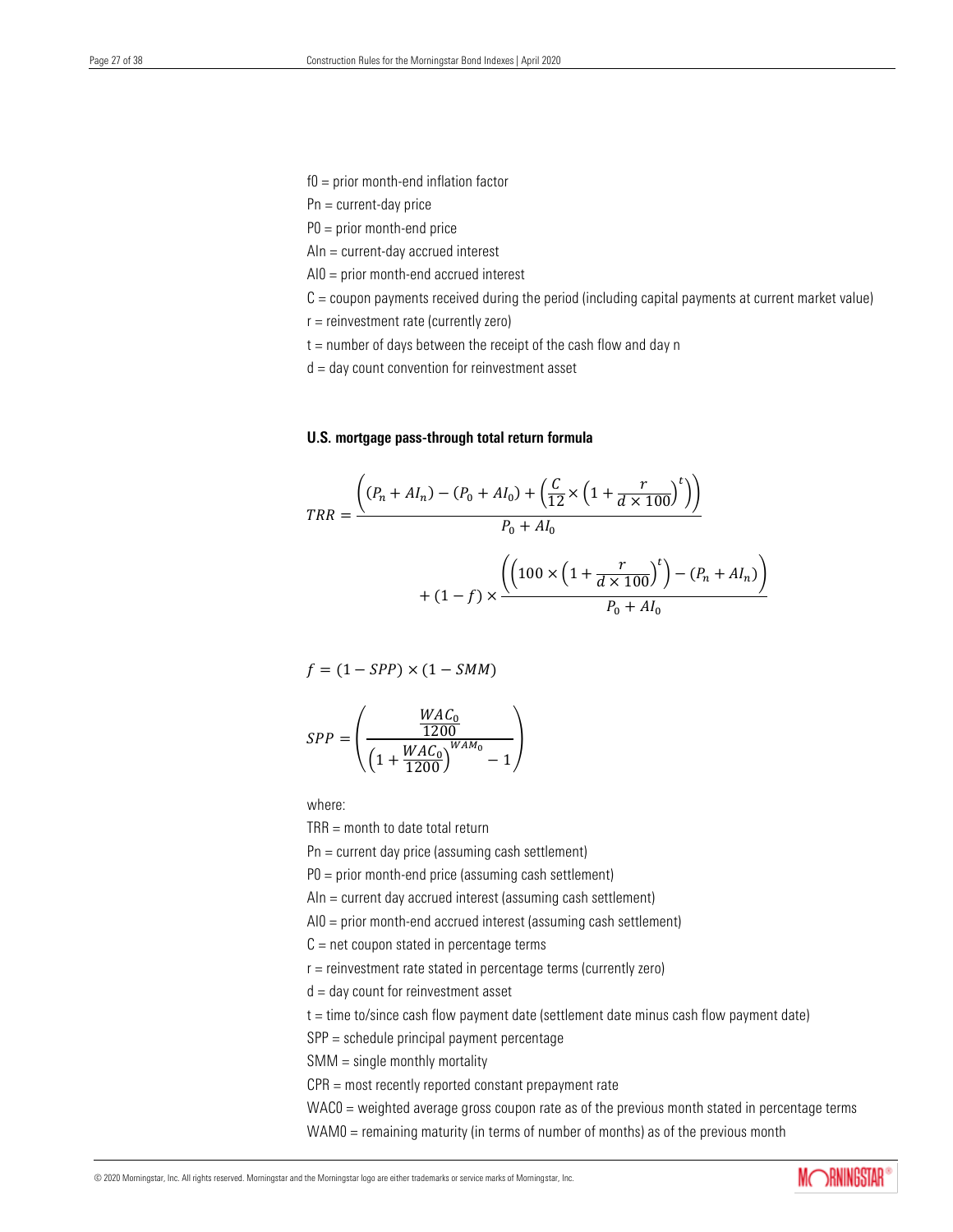## U.S. mortgage pass-through cash settlement price

US mortgage pass-through cash settle prices are derived from the current month regular (forward) settlement price up to the date before the roll date using the following formula:

$$
P_c = \left( (P_r + AI_r) \times \left( \frac{1}{\left(1 + \frac{r}{d \times 100}\right)^n} \right) - AI_c
$$

where:

 $Pc =$  cash settle price

Pr = regular (forward) settle price for current month settlement

AIc = cash settle accrued interest

AIr = regular (forward) settle accrued interest for current month settlement

 $r = 1$ -month Libid stated in percentage terms

n = number of days between cash settle date and regular (forward) settle date

 $d$  = number of days in the year based on Libor day-count convention (360)

US mortgage pass-through cash settle prices are derived from the next month regular (forward) settlement price on the roll date through the end of the month using the following formula:

$$
P_c = \left( \left( \frac{C}{12} + 100 \times (1 - f_e) \right) \times \left( \frac{1}{\left( 1 + \frac{r}{d \times 100} \right)^{n_1}} \right) \right)
$$

$$
+ \left( (P_r + AI_r) \times f_e \times \left( \frac{1}{\left( 1 + \frac{r}{d \times 100} \right)^{n_2}} \right) \right) - AI_c
$$

where:

Pc = cash settle price

Pr = regular (forward) settle price for next month settlement

AIc = cash settle accrued interest

- AIr = regular (forward) settle accrued interest for next month settlement
- $r = 1$ -month Libid stated in percentage terms
- $n1$  = number of days between cash settle date and the next month cash flow payment date
- n2 = number of days between cash settle date and regular (forward) settle date

 $C = net coupon stated in percentage terms$ 

fe = estimated factor based on most recently reported actual CPR

 $d$  = number of days in the year based on Libor day-count convention (360)

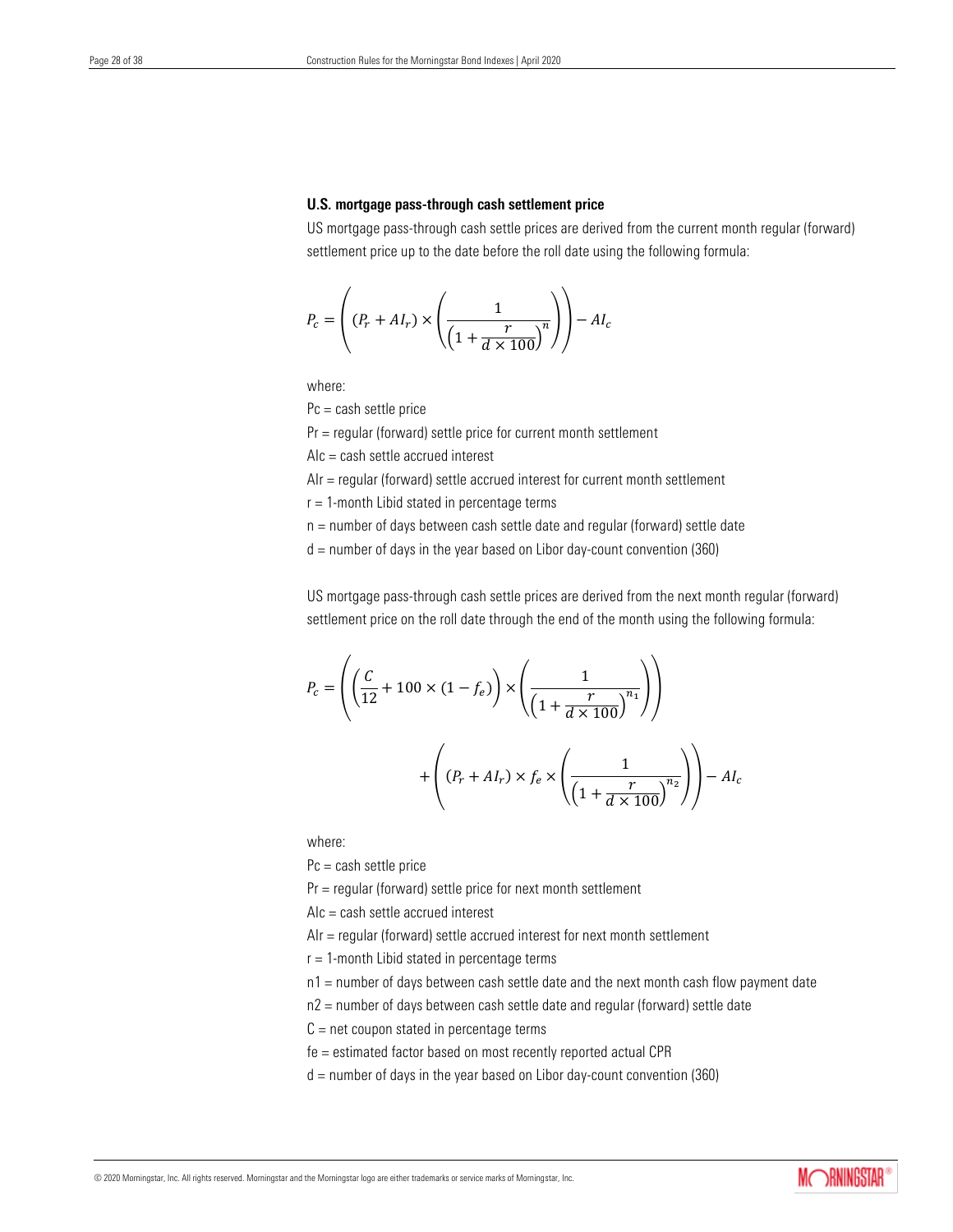#### U.S. ABS and CMBS total return formula

$$
TRR = \frac{(P_n + AI_n) - (P_0 + AI_0) + (P_{CF} + I_{CF}) \left(1 + \frac{r}{d \times 100}\right)^t}{(P_0 + AI_0)} - \frac{(1 - f)(P_n + AI_n)}{(P_0 + AI_0)}
$$

where:

TRR = individual bond month-to-date total return

Pn = current-day price (assuming cash settlement)

P0 = prior month-end price (assuming cash settlement)

AIn = current-day accrued interest (assuming cash settlement)

AI0 = prior month-end accrued interest (assuming cash settlement)

ICF = interest cash flow received

PCF = principal cash flow received

 $f = end$  of period factor divided by the beginning of period factor

 $r =$  reinvestment rate (currently zero)

 $t =$  number of days between the receipt of the cash flow and day n

 $d = day$  count convention for the reinvestment asset

#### Converting returns into another base currency unhedged

Unhedged returns are converted into a given base currency using the following formulas:

$$
CRR = \frac{FX_n}{FX_0} - 1
$$

 $TRR_{converted} = ((1 + TRR_{local}) \times (1 + CRR)) - 1$ 

where:

CRR = currency return

FXn = end-of-period FX rate (stated in terms of the number of units of the base currency per one unit of the currency of denomination of the bond)

FX0 = beginning-of-period FX rate (stated in terms of the number of units of the base currency per one unit of the currency of denomination of the bond)

TRRconverted = total return of the bond converted into the base currency unhedged  $TRRlocal = local total return of the bond$ 

#### Converting returns into another base currency hedged

Currency hedged index returns assume a rolling one-month forward hedge, where forward contracts are purchased in an amount equal to the full market value of the index (including accrued interest) at the beginning of the month. In addition to the formulas used to calculated unhedged converted returns, hedged returns require the following additional formulas:

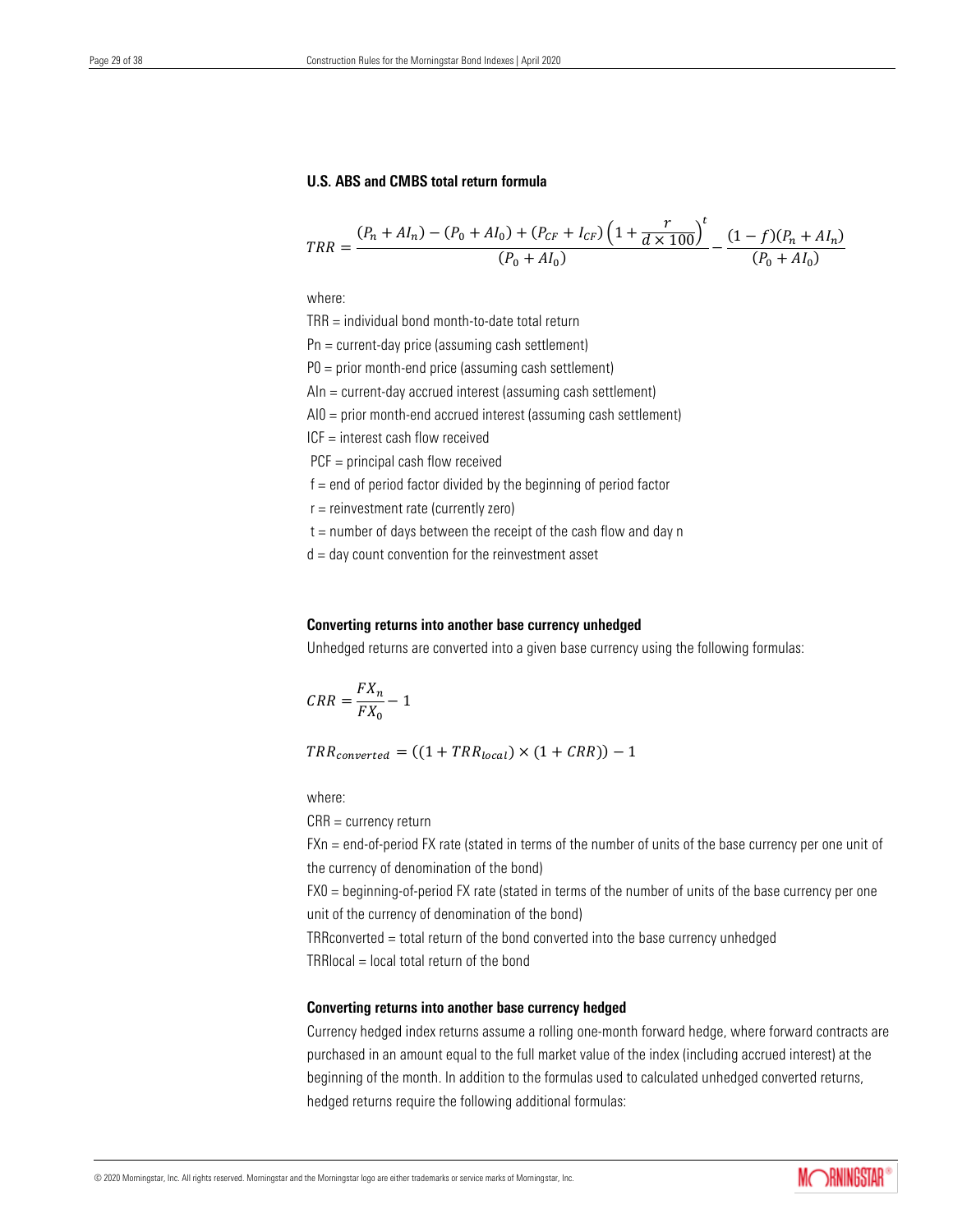$CRUTRR = CRR \times (1 + TRR_{local})$ 

$$
FCR = \frac{FWD_0}{FX_0} - 1
$$

 $HR = HP_{ct} \times (FCR - CRR)$ 

 $TRR_{heded} = TRR_{local} + CRUTRR + HR$ 

$$
HIV_n = HIV_0 \times (1 + TRR_{hedge})
$$

where:

CRUTRR = currency return on unhedged local total return FCR = forward contract return FWD0 = beginning-of-period forward rate (stated in terms of the number of units of the base currency per one unit of the currency of denomination of the bond) HR = hedge return HPct = percentage hedged TRRhedged = total return hedged into the base currency HIVn = closing hedged Index value on day n HIV0 = closing hedged Index value on prior month-end

#### Analytical Portfolio and Security Calculations

Morningstar Indexes contain numerous analytical calculations related to duration, convexity, yield and spread. A few analytical calculations require additional explanation.

#### Key rate durations

Key-rates measure the duration sensitivity of a security to a shift at a single point on the par coupon yield curve. The sum of a bond's key rate durations (also referred to as partial durations) at the six measured nodes on the par coupon yield curve will generally match its effective duration. This measure allows greater granularity and precision when calculating the effect of non-parallel shifts in the yield curve on the price of a bond, and, by extension, the price of a portfolio.

#### Excess return (duration adjusted return)

Key-rate durations can be used to measure that portion of a bond's (or portfolio's) total return that is attributed solely to credit and optionality risks by removing interest rate and yield curve risk. The result is a curve-adjusted return.

## Return attribution methodology

The performance of an individual bond or a bond portfolio is dependent on a few key risk/return factors: interest rates, credit and optionality. Return attribution decomposes these factors into discrete "return factors", which quantify their effect on security or portfolio total return.

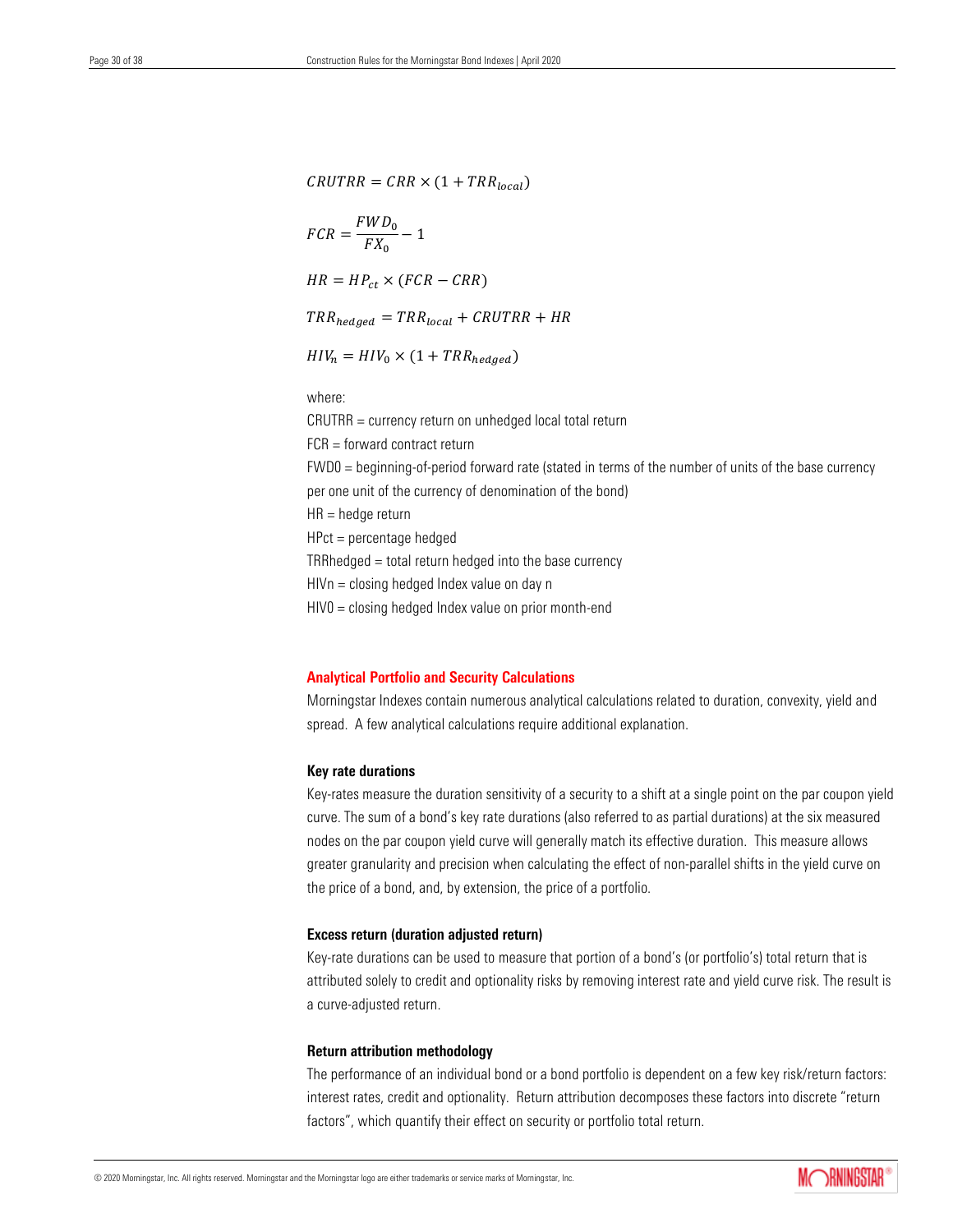- $\blacktriangleright$  Return components due to the passage of time: coupon, amortization or accretion and change in the present value of a bond as its term shortens (roll). For MBS, an additional factor is the return attributable to the receipt of principal payments at par.
- $\triangleright$  Changes in the yield curve: general changes in the level of interest rates, referred to as parallel curve shift, and changes in the shape of the government par value yield curve (curve reshaping).
- $\blacktriangleright$  Changes in spread.
- $\blacktriangleright$  Changes in implied volatility.

The sum of these return factors equals the local currency total return.

#### Methodology Review and Index Cessation Policy

The index methodology is continually reviewed to ensure it achieves all stated objectives. These reviews consider corporate action treatment, security selection, and maintenance procedures. Subscribers to the index will be notified before any methodology changes are made. For more details, refer to the [Morningstar Index Methodology Change Process.](http://corporate.morningstar.com/US/html/pdf.htm?../documents/IOSCO%20Policy/wp_ChangeProcess_031616.pdf)

Morningstar also notifies all subscribers and stakeholders of the index that circumstances might arise that require a material change to the index, or a possible cessation of the index. Circumstances that could lead to an index cessation include, but are not limited to, market structure change, product definition change, inadequate supply of data, insufficient revenue associated with the index, insufficient number of clients using the index, and/or other external factors beyond the control of the Morningstar Index Committee.

Because the cessation of the index or benchmark index could disrupt subscriber products that reference this index, all subscribers are encouraged to have robust fallback procedures if an index is terminated. For more details, refer to th[e Morningstar Index Cessation Process.](http://corporate.morningstar.com/US/html/pdf.htm?../documents/IOSCO%20Policy/Index-Cessation-Process-Summary.pdf) 

#### Data Correction and Precision

#### Index Data Corrections

Incorrect pricing and corporate action data for individual issues in the database will be corrected upon detection. Commercially reasonable efforts are made to correct an older error subject to its significance and feasibility. For more details, refer to the [Recalculation Guidelines.](http://corporate.morningstar.com/US/html/pdf.htm?../documents/IOSCO%20Policy/Morningstar_Index_Recalculation_Guidelines_120315.pdf)

## Index Errors

When errors are noted on the current index level, the calculation agent will make a best effort to address and correct the levels within one index calculation day of its publication. When historical errors are detected, the necessary change will be classified as immaterial or material according to criteria established by Morningstar.

#### Computational and Reporting Precision

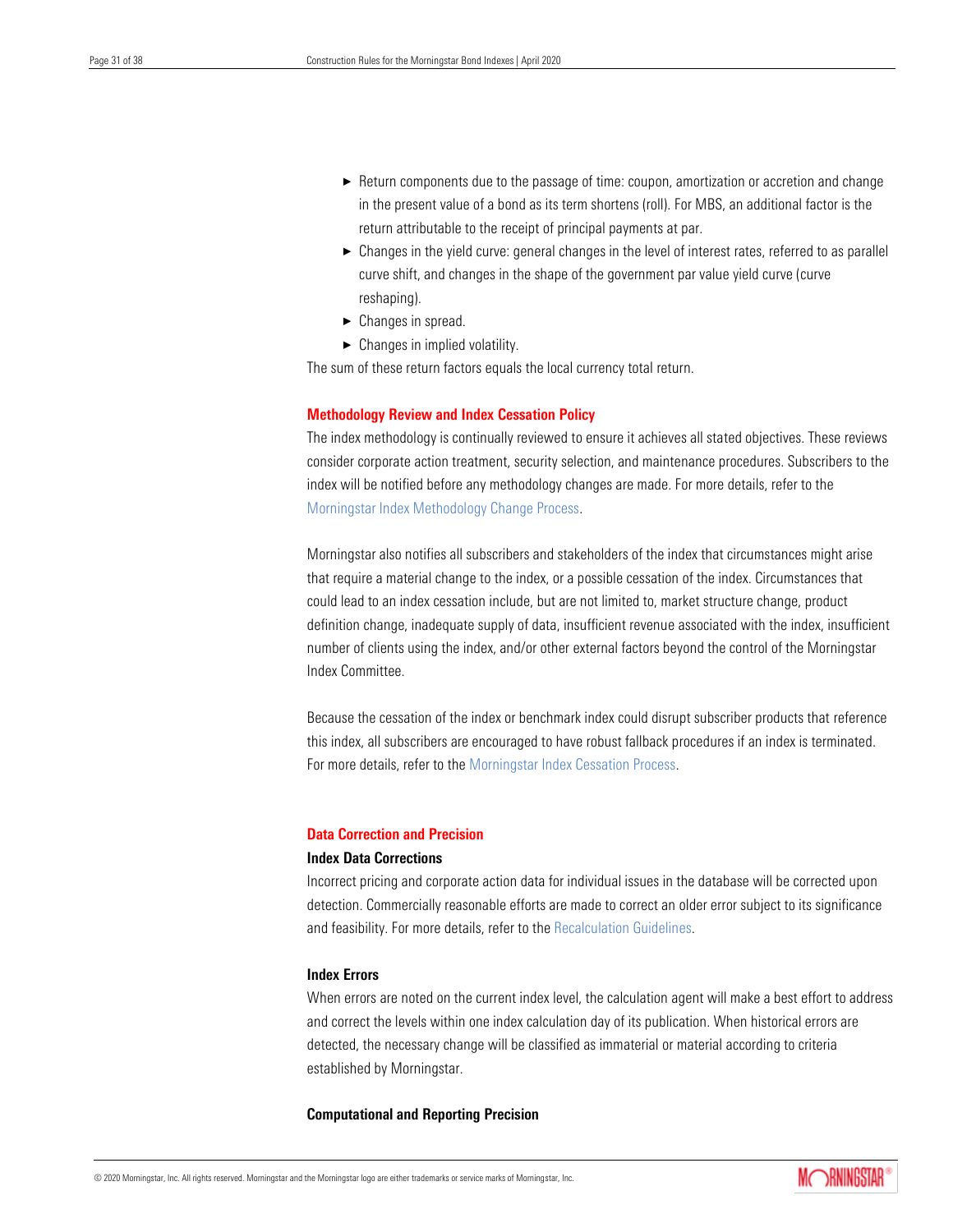All calculated and adjusted data are stored as real numbers. For reporting purposes, index values are rounded to two decimal places.

## Market Events

In the case of a significant market event (default, delayed payment, debt restructuring), any affected securities will not be removed until the next rebalancing date. Market prices and the index team's best estimate of how to treat the securities in question will be used to compute index returns.

Since all bond indexes are calculated using month-to-date returns, errors in return calculations that occur only intramonth are self-correcting over time; that is, the impact on compounded total, excess, and price return levels are isolated to the affected dates and do not affect current index levels or index levels going forward. In this case, in which the error in returns calculations is limited in scope to intramonth dates, the change will generally be considered immaterial.

#### Calculation Agent

Morningstar partners with a third-party calculation agent to calculate the Morningstar Bond Indexes. The calculation agent calculates the actual change in all measured characteristics of the respective indexes daily including the individual bonds that make up the indexes.

The calculation agent for Morningstar Indexes is ICE Data Indices, LLC or its affiliates ("ICE Data"). Information pertaining to the sections labeled General Methodology for Morningstar Indexes, Index Maintenance Rules and Index Calculation Methodology can be found in the ICE Data Services Bond Index Methodologies document. The latest version of this document may be found on the ICE Index Platform, under Publications/General Methodology located here: [https://indices.theice.com/publications/showPublications#.](https://indices.theice.com/publications/showPublications)

Additional information pertaining to the definition of data fields, taxonomy or analytical computations used in the Morningstar Bond Indexes may also be found in that document.

ICE Data and its third party suppliers make no express or implied warranties, and hereby expressly disclaims all warranties of merchantability or fitness for a particular purpose with respect to the index, index values or any data included therein as well as with respect to the calculation and dissemination of such index. In no event shall ICE Data and its third party suppliers have any liability for any special, punitive, direct, indirect, or consequential damages (including lost profits), even if notified of the possibility of such damages.

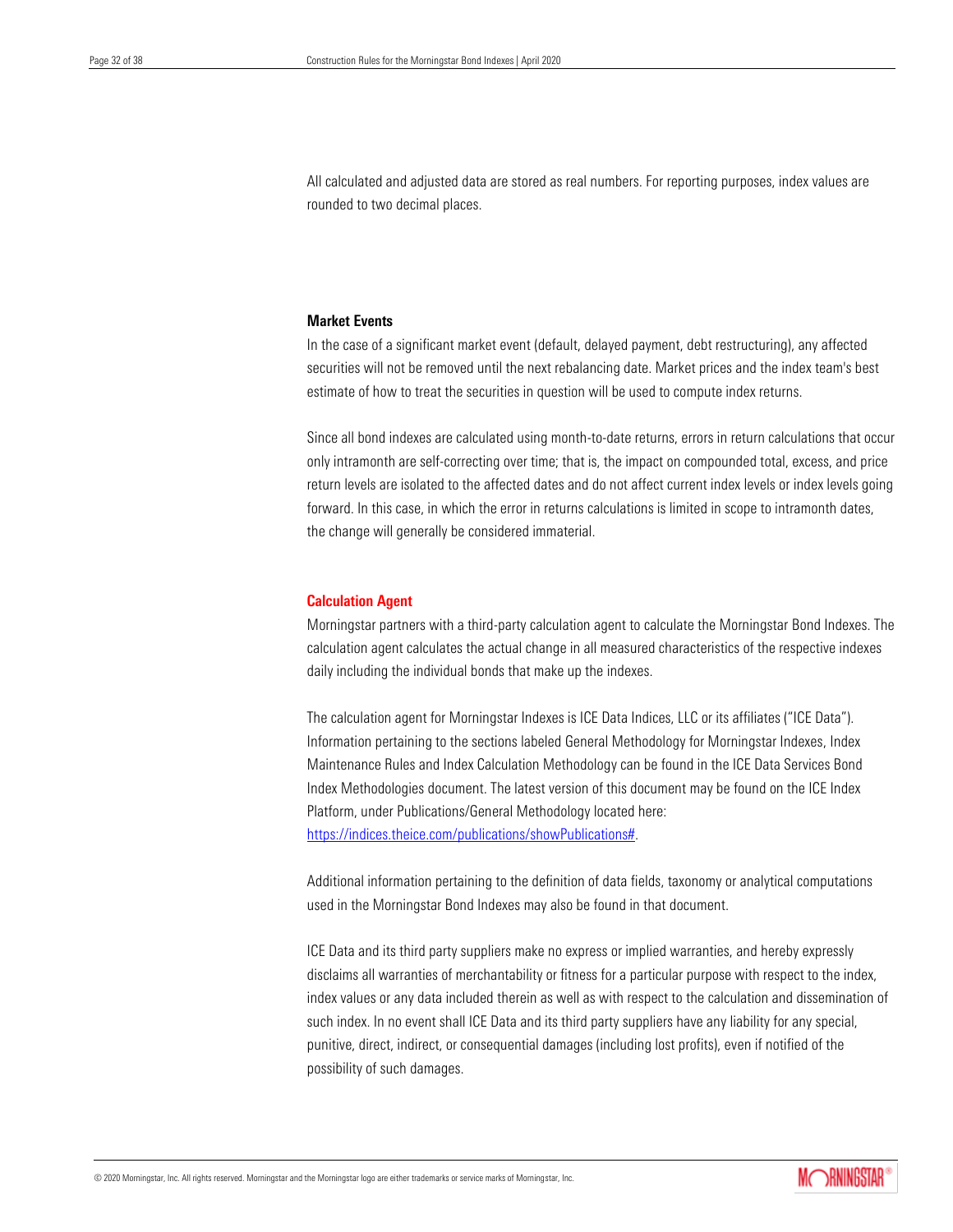

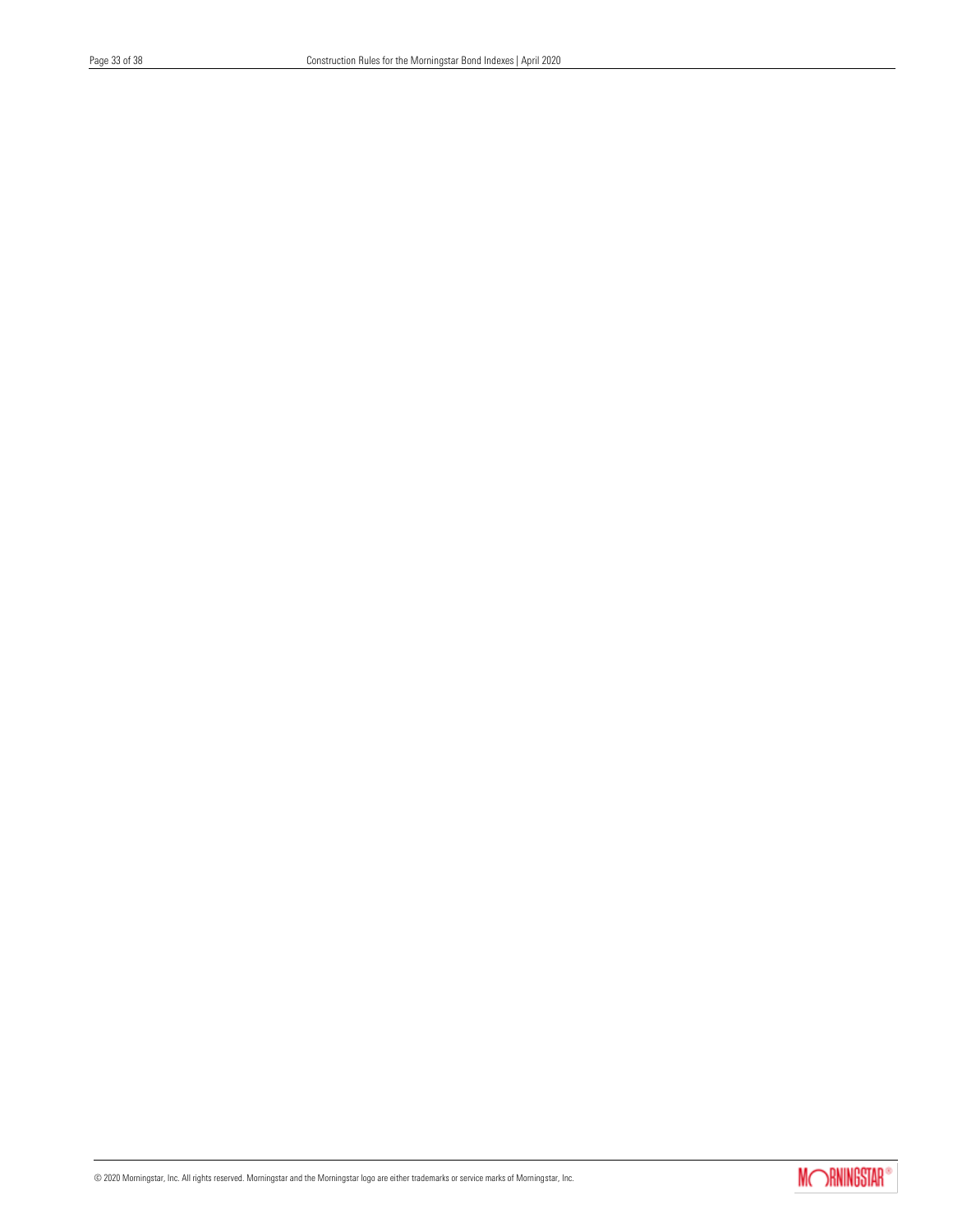## Appendix

# Index Inception Date

The inception date for most Morningstar Bond Indexes is Dec. 31,1999, with the following exceptions.

| <b>INDEX</b>                      | <b>INCEPTION DATE</b> |
|-----------------------------------|-----------------------|
| Morningstar Korea Treasury Bond   | 6/30/2000             |
| Morningstar Sweden Core Bond      | 12/31/2012            |
| Morningstar Switzerland Core Bond | 1/31/2013             |

## Index Performance Inception Date

The performance inception dates will vary for each index.

| <b>INDEX</b>                                           | PERFORMANCE INCEPTION |
|--------------------------------------------------------|-----------------------|
|                                                        | <b>DATE</b>           |
| Morningstar Japan Treasury Bond                        | 1-Apr-19              |
| Morningstar Global ex-Japan Treasury Bond              | 1-Apr-19              |
| Morningstar Emerging Markets Sovereign Bond            | 1-Jan-19              |
| Morningstar Canada Treasury Bond                       | 1-Apr-19              |
| Morningstar US Treasury Bond                           | 1-Apr-19              |
| Morningstar US Composite Government and Agency Bond    | 1-Apr-19              |
| Morningstar US Treasury Inflation-Protected Securities | 1-Apr-19              |
| Morningstar US Mortgage-Backed Securities              | 1-Apr-19              |
| Morningstar US Commercial Mortgage-Backed Securities   | 1-Apr-19              |
| Morningstar US Asset-Backed Securities                 | 1-Apr-19              |
| Morningstar Eurozone Corporate Bond                    | 1-Apr-19              |
| Morningstar Canada Corporate Bond                      | 1-Apr-19              |
| Morningstar Canada Government and Provincial Bond      | 1-Apr-19              |
| Morningstar UK Gilt Bond                               | 1-Apr-19              |
| Morningstar Eurozone Treasury Bond                     | 1-Apr-19              |
| Morningstar Switzerland Treasury Bond                  | 1-Apr-19              |
| Morningstar Sweden Treasury Bond                       | 1-Apr-19              |
| Morningstar Australia Treasury Bond                    | 1-Apr-19              |
| Morningstar Global Treasury Bond                       | 1-Apr-19              |
| Morningstar Global ex-US Treasury Bond                 | 1-Apr-19              |
| Morningstar Canada Core Bond                           | 1-May-19              |
| Morningstar Canada Liquid Bond                         | 1-May-19              |
| Morningstar US Corporate Bond                          | 1-May-19              |
| Morningstar US Composite Government and Corporate Bond | 1-May-19              |
|                                                        |                       |

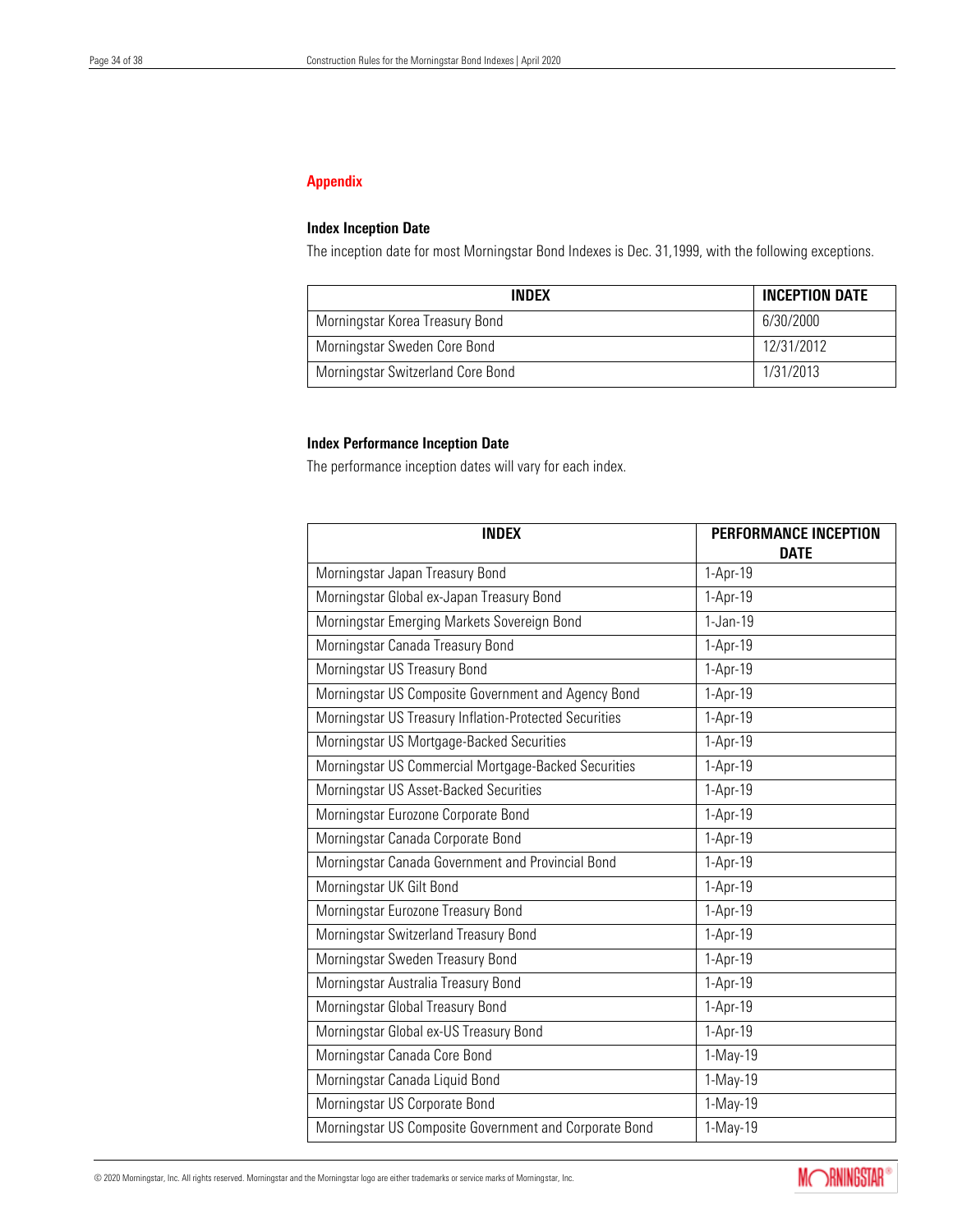| Morningstar US Core Bond                                       | 1-May-19   |
|----------------------------------------------------------------|------------|
| Morningstar US 1-3 Yr Core Bond                                | 1-May-19   |
| Morningstar US 1-5 Yr Core Bond                                | 1-May-19   |
| Morningstar US 5-10 Yr Core Bond                               | 1-May-19   |
| Morningstar US 10+ Yr Core Bond                                | 1-May-19   |
| Morningstar US 1-5 Yr Treasury Inflation-Protected Securities  | 1-May-19   |
| Morningstar US 5-10 Yr Treasury Inflation-Protected Securities | 1-May-19   |
| Morningstar US 10+ Yr Treasury Inflation-Protected Securities  | 1-May-19   |
| Morningstar Eurozone Covered Bond                              | 1-May-19   |
| Morningstar Eurozone Core Bond                                 | 1-May-19   |
| Morningstar Eurozone 1-3 Yr Core Bond                          | 1-May-19   |
| Morningstar Eurozone 1-5 Yr Core Bond                          | 1-May-19   |
| Morningstar Eurozone 5-10 Yr Core Bond                         | 1-May-19   |
| Morningstar Eurozone 10+ Yr Core Bond                          | 1-May-19   |
| Morningstar UK Corporate Bond                                  | 1-May-19   |
| Morningstar UK Securitized Assets                              | 1-May-19   |
| Morningstar UK Core Bond                                       | 1-May-19   |
| Morningstar UK 1-3 Yr Core Bond                                | 1-May-19   |
| Morningstar UK 1-5 Yr Core Bond                                | 1-May-19   |
| Morningstar UK 5-10 Yr Core Bond                               | 1-May-19   |
| Morningstar UK 10+ Yr Core Bond                                | 1-May-19   |
| Morningstar Australia Corporate Bond                           | 1-May-19   |
| Morningstar Australia Core Bond                                | 1-May-19   |
| Morningstar Japan Corporate Bond                               | 1-Jun-19   |
| Morningstar Canada Treasury Inflation-Linked Securities        | 1-Jun-19   |
| Morningstar Australia Treasury Inflation-Linked Securities     | 1-Jun-19   |
| Morningstar Eurozone Treasury Inflation-Linked Securities      | 1-Jun-19   |
| Morningstar Japan Treasury Inflation-Linked Securities         | 1-Jun-19   |
| Morningstar UK Treasury Inflation-Linked Securities            | 1-Jun-19   |
| Morningstar Australia 1-5 Yr Core Bond                         | 1-Jun-19   |
| Morningstar Australia 5-10 Yr Core Bond                        | 1-Jun-19   |
| Morningstar Australia 10+ Yr Core Bond                         | 1-Jun-19   |
| Morningstar Japan Core Bond                                    | $1-Jul-19$ |
| Morningstar Eurozone 1-3 Yr Treasury Bond                      | $1-Jul-19$ |
| Morningstar Eurozone 5-7 Yr Treasury Bond                      | $1-Jul-19$ |
| Morningstar Sweden Core Bond                                   | $1-Jul-19$ |
| Morningstar Switzerland Core Bond                              | $1-Jul-19$ |
| Morningstar US Cash                                            | $1-Jul-19$ |
| Morningstar Canada Cash                                        | $1-Jul-19$ |
| Morningstar UK Cash                                            | $1-Jul-19$ |

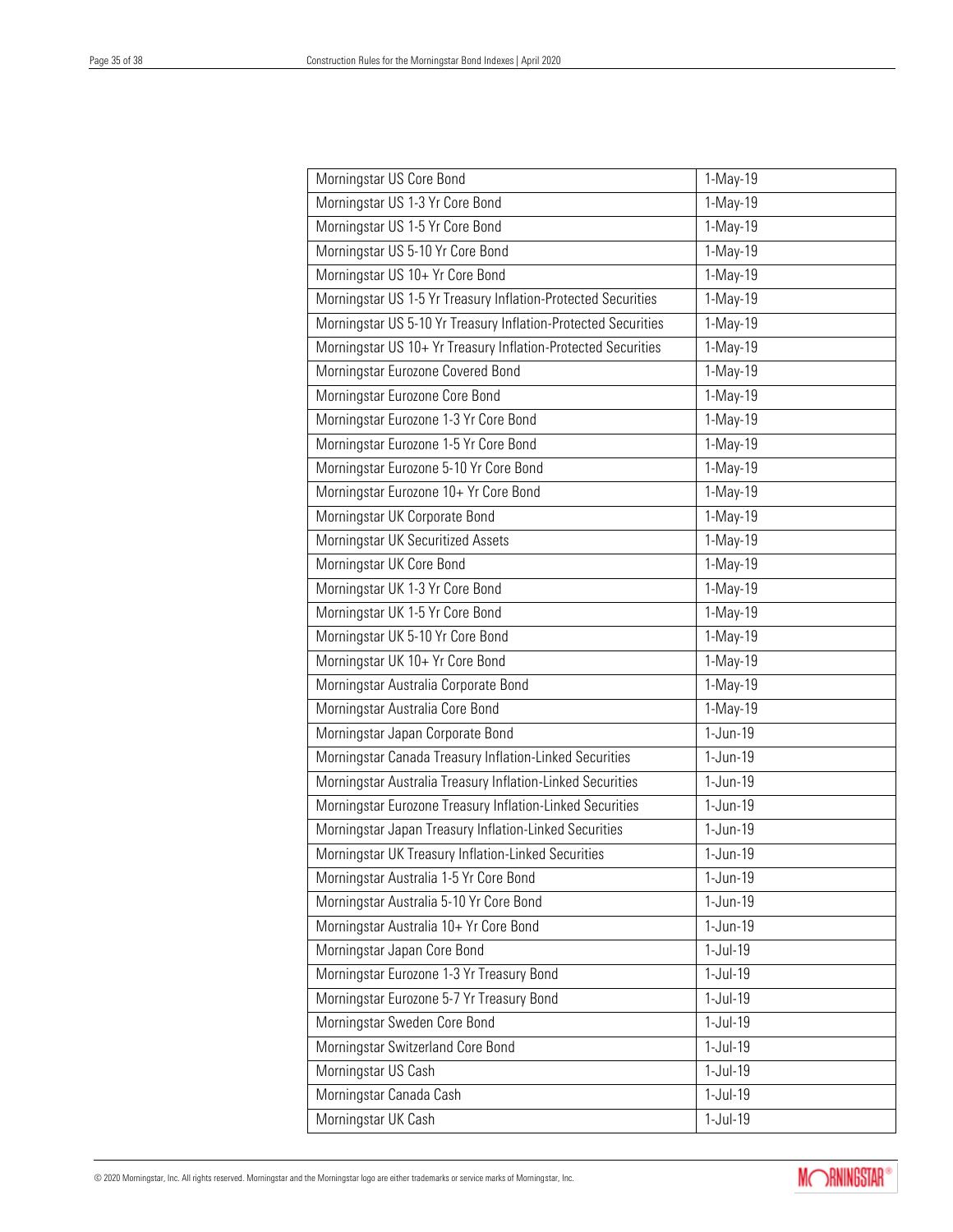| Morningstar Eurozone Cash                                   | $1-Jul-19$             |
|-------------------------------------------------------------|------------------------|
| Morningstar Switzerland Cash                                | $1-Jul-19$             |
| Morningstar Sweden Cash                                     | $1-Jul-19$             |
| Morningstar Japan Cash                                      | $1-Jul-19$             |
| Morningstar Australia Cash                                  | $1-Jul-19$             |
| Morningstar Canada 1-5 Yr Core Bond                         | $1-Jul-19$             |
| Morningstar Canada 5-10 Yr Core Bond                        | $1-Jul-19$             |
| Morningstar Canada 10+ Yr Core Bond                         | $1-Jul-19$             |
| Morningstar US 1-5 Yr Treasury Bond                         | $1-Jul-19$             |
| Morningstar US 5-10 Yr Treasury Bond                        | $\overline{1}$ -Jul-19 |
| Morningstar US 10+ Yr Treasury Bond                         | $1-Jul-19$             |
| Morningstar US 1-5 Yr Composite Government and Agency Bond  | $1-Jul-19$             |
| Morningstar US 5-10 Yr Composite Government and Agency Bond | $1-Jul-19$             |
| Morningstar US 10+ Yr Composite Government and Agency Bond  | $1-Jul-19$             |
| Morningstar Japan 1-5 Yr Core Bond                          | $1-Jul-19$             |
| Morningstar Japan 5-10 Yr Core Bond                         | $1-Jul-19$             |
| Morningstar Japan 10+ Yr Core Bond                          | $1-Jul-19$             |
| Morningstar Korea Treasury Bond                             | 1-Aug-19               |
| Morningstar US 1-5 Yr Corporate Bond                        | $\overline{1}$ -Aug-19 |
| Morningstar US 5-10 Yr Corporate Bond                       | 1-Aug-19               |
| Morningstar US 10+ Yr Corporate Bond                        | 1-Aug-19               |
| Morningstar US Cash T-bill                                  | 1-Aug-19               |
| Morningstar Global Corporate Bond Index                     | 1-Sep-19               |
| Morningstar Global Treasury Inflation-Linked Securities     | $1-Sep-19$             |
| Morningstar Global Core Bond                                | 1-Dec-19               |
| Morningstar Global ex-US Core Bond                          | 1-Dec-19               |
| Morningstar Global ex-Eurozone Core Bond                    | 1-Dec-19               |
| Morningstar Global ex-UK Core Bond                          | $1-Dec-19$             |
| Morningstar Global ex-Canada Core Bond                      | 1-Dec-19               |
| Morningstar Global ex-Japan Core Bond                       | 1-Dec-19               |
| Morningstar Global ex-Australia Core Bond                   | $1-Dec-19$             |
| Morningstar US High-Yield Bond                              | $1-Jan-20$             |
| Morningstar Eurozone High-Yield Bond                        | $1-Jan-20$             |
| Morningstar UK High-Yield Bond                              | $1-Jan-20$             |
| Morningstar Canada High-Yield Bond                          | $1-Jan-20$             |
| Morningstar Global High-Yield Bond                          | $1-Jan-20$             |
| Morningstar Emerging Markets Corporate Bond                 | 1-Feb-20               |
| Morningstar New Zealand Treasury Bond                       | 1-Feb-20               |
| Morningstar Emerging Markets Composite Bond                 | 1-Mar-20               |
| Morningstar New Zealand Cash                                | 1-Mar-20               |

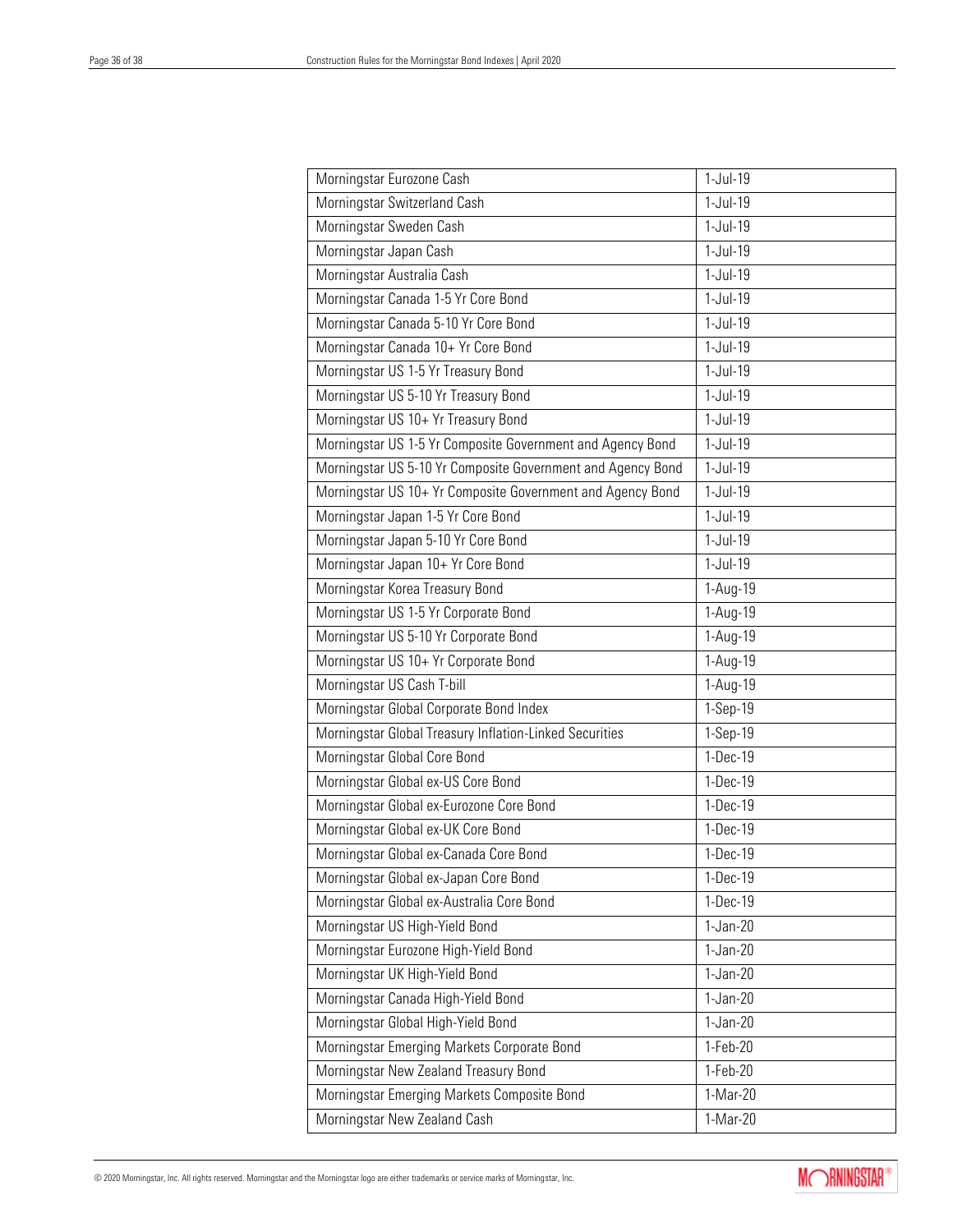#### About Morningstar, Inc.

Morningstar, Inc. is a leading provider of independent investment research in North America, Europe, Australia, and Asia. Morningstar offers an extensive line of products and services for individual investors, financial advisors, asset managers, and retirement plan providers and sponsors. Morningstar provides data on approximately 510,000 investment offerings, including stocks, mutual funds, and similar vehicles, along with real-time global market data on more than 17 million equities, indexes, futures, options, commodities, and precious metals, in addition to foreign exchange and Treasury markets. Morningstar also offers investment management services through its investment advisory subsidiaries.

#### About Morningstar Indexes

Morningstar® Indexes combine the science and art of indexing to give investors a clearer view into the world's financial markets. Our indexes are based on transparent, rules-based methodologies that are thoroughly back-tested and supported by original research. Covering all major asset classes, our indexes originate from the Morningstar Investment Research Ecosystem—our network of accomplished analysts and researchers working to interpret and improve the investment landscape. Clients such as exchangetraded fund providers and other asset management firms work with our team of experts to create distinct, investor-focused products based on our indexes. Morningstar Indexes also serve as a precise benchmarking resource.

#### Morningstar Index Product Committee

The Morningstar Index Product Committee is comprised of members who possess a wide array of knowledge in relation to Indexes. The Product Committee is responsible for the governance over the creation and maintenance of all Morningstar branded Indexes, ensuring the highest standards are continuously met. Any matters arising from exceptional or undocumented events will be resolved at the discretion of the Morningstar Index Product Committee.

#### Morningstar Index Oversight Committee

The Morningstar Index Oversight Committee is comprised of informed and qualified professionals who are responsible for the process governance of Morningstar branded Indexes. The Oversight Committee assesses and where appropriate challenges the decisions of Morningstar Indexes with regards to benchmark decisions.

#### For More Information

For any queries, reach out to us via our [communication page.](http://corporate.morningstar.com/US/html/pdf.htm?../documents/IOSCO%20Policy/Complaint_Inquiry_Process_120315.pdf) 



22 West Washington Street Chicago, IL 60602 USA